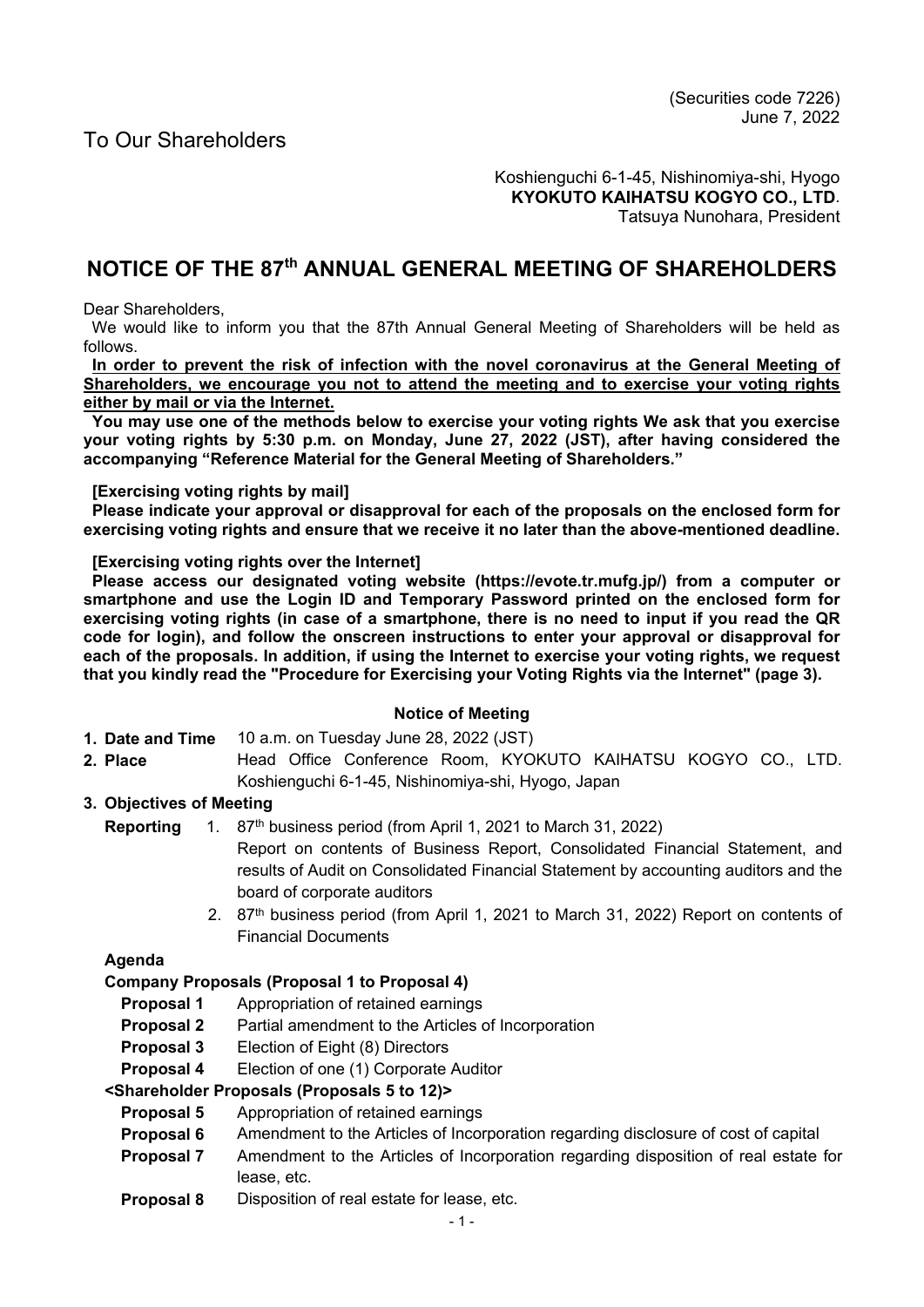# **Proposal 9** Amendment to the Articles of Incorporation regarding cancellation of treasury shares  **Proposal 10** Cancellation of treasury shares **Proposal 11** Amendment to the Articles of Incorporation regarding cross-shareholdings

□ If you plan to attend the meeting in person, please submit the enclosed Exercise of Voting Rights form to the receptionist at the meeting.

〰〰〰〰〰〰〰〰〰〰〰〰〰〰〰〰〰〰〰〰〰〰〰〰〰〰〰〰〰〰〰〰〰〰〰〰〰〰〰〰〰〰〰〰〰〰〰〰

- $\Box$  Of the documents to be provided in the Notice of the Annual General Meeting of Shareholders, the Notes to Consolidated Financial Statements and the Notes to Non-Consolidated Financial Statements are not included in the documents attached to the Notice of the Annual General Meeting of Shareholders because they are posted on the Company's website on the Internet (https://www.kyokuto.com/) in accordance with laws and regulations and Article 16 of the Articles of Incorporation of the Company. The Consolidated Financial Statements and the Non-Consolidated Financial Statements audited by Corporate Auditors and the Accounting Auditor are the Notes to Consolidated Financial Statements and the Notes to Non-Consolidated Financial Statements, which are posted on the Company's website above, in addition to each of the documents listed in the documents attached to the Notice of the Annual General Meeting of Shareholders.
- □ In case of any amendment to the Business Report, Consolidated Financial Statement, Financial Documents, and Reference Material for the General Meeting of Shareholders, the amended documents will be posted on the Company's website. (https://www.kyokuto.com/)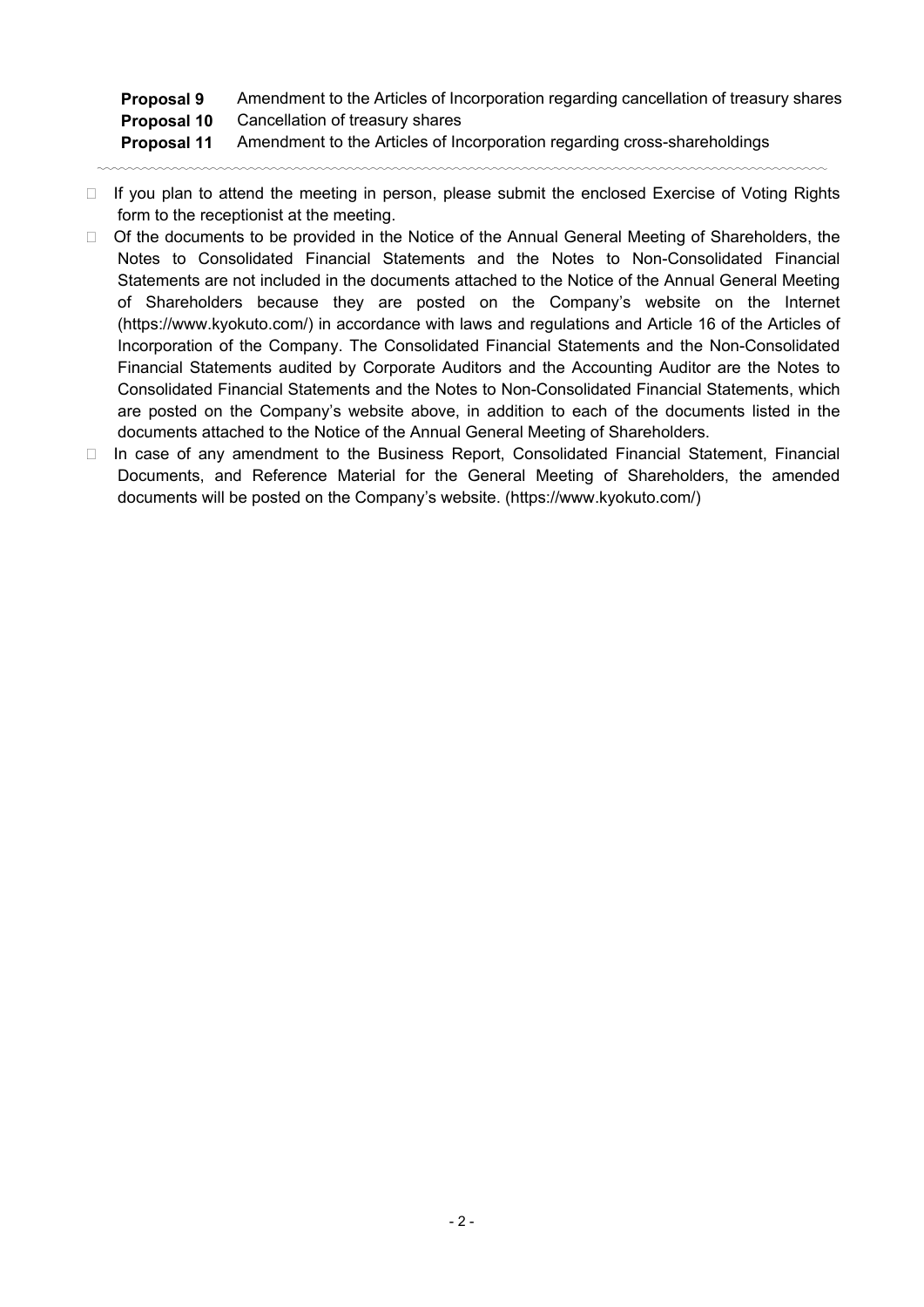# **Procedure for exercising your voting rights via the Internet**

If you exercise your voting rights via the Internet, please review the items below and exercise your voting rights.

If you intend to attend the General General Meeting of Shareholders in person, you are not required to exercise the voting rights either by mail (using the Voting Rights Exercise Form) or via the Internet.

1. About the voting website

- (1) Voting rights via the Internet may be exercised by accessing our designated voting website (https://evote.tr.mufg.jp/) from a PC or smartphone. (However, this will be suspended from 2 a.m. to 5 a.m. every day.)
- (2) Exercise of voting rights via the Internet will be accepted until 5:30 p.m. on Monday, June 27, 2022, Japan Time. We ask you to exercise your voting rights at your earliest convenience. Please contact the help desk should you have any questions.
- (3) Depending on your Internet connection environment, you may not be able to exercise your voting rights through your computer or smartphone. Such environments include cases where a firewall is used for the Internet connection, any antivirus software has been installed, a proxy server is used, or TLS encrypted communication has not been designated.
- 2. Method of exercising voting rights via the Internet
	- (1) With a PC
		- ・Voting rights via the Internet may only be exercised by accessing the voting rights exercise website (https://evote.tr.mufg.jp/) from a computer, smartphone or cellular phone using the Login ID and Temporary Password printed on the enclosed form for exercising voting rights.
		- ・Please note that you will be requested to change your Temporary Password on the voting rights exercise website in order to prevent any unauthorized access ("spoofing") or alteration of your votes.
		- ・A new Login ID and Temporary Password will be issued each time the General General Meeting of Shareholders is convened.
- (2) With a smartphone
	- ・You can automatically log into the voting website and exercise your voting rights by scanning the QR Code for login printed on the enclosed form for exercising voting rights with your smartphone. (No need to enter the Login ID and Temporary Password.)
	- ・For security reasons, you can exercise your voting rights with your QR Code only once. From the second time, you will be required to enter your Login ID and Temporary Password even if you scan your QR Code.
	- ・Depending on your smartphone model, QR Code login may not be available. When you cannot login with your QR Code, please exercise your voting rights with the method explained in the above 2. (1) with a PC.
	- \*QR Code is the registered trademark of Denso Wave Incorporated.
- 3. Handling of voting rights exercised multiple times
	- (1) If you exercised your voting rights both in writing and via the Internet, the voting rights exercised via the Internet shall be treated as the valid vote.
	- (2) If you exercised your voting rights multiple times using the same method, the voting rights exercised last shall be treated as the valid vote.
- 4. Costs incurred for accessing the voting rights exercise website Costs incurred for accessing the voting rights exercise website (such as Internet connection charges, packet data fees) shall be borne by the shareholder.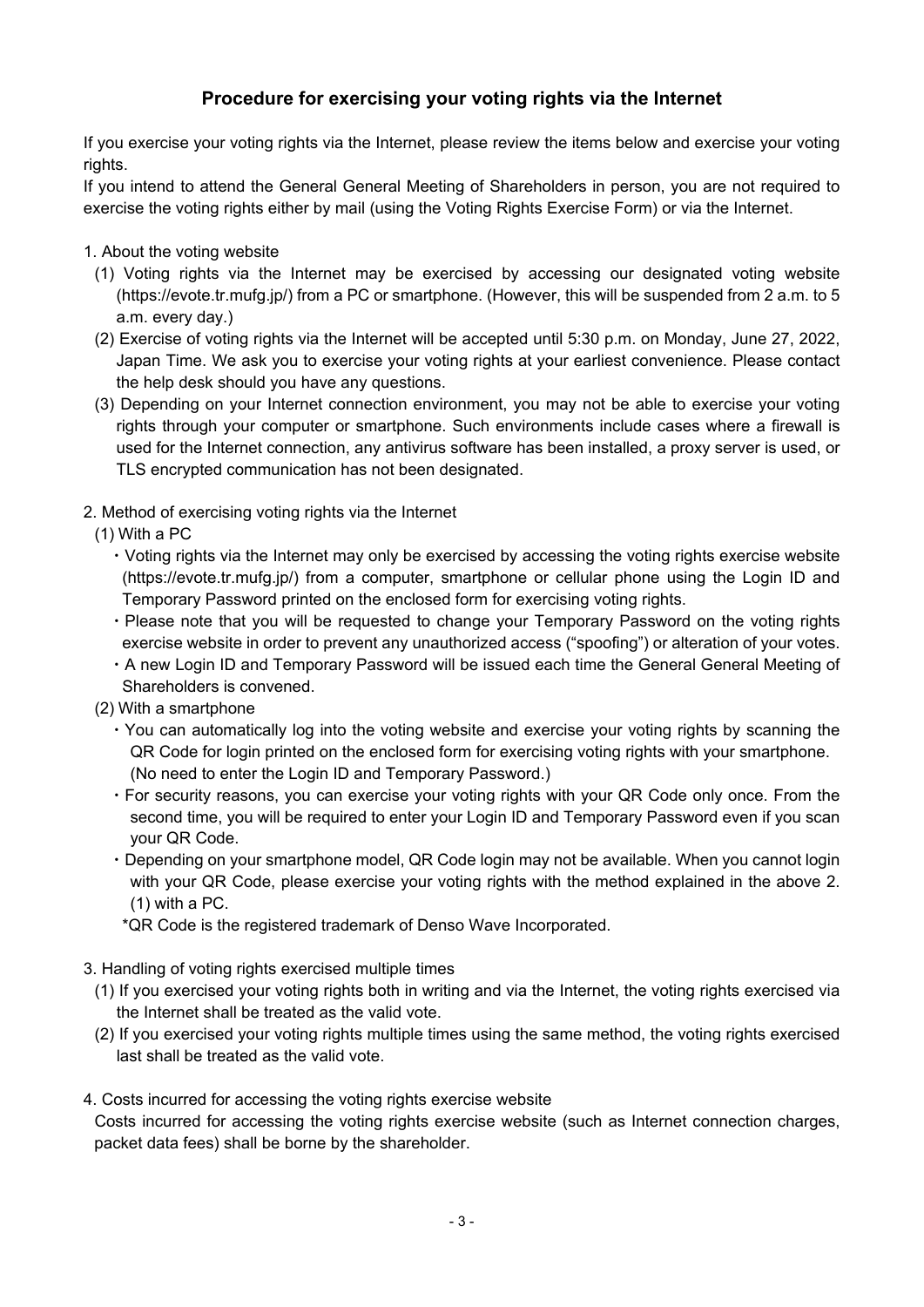## Inquiries about the system Stock Transfer Agency Department (help desk), Mitsubishi UFJ Trust and Banking Corporation Phone: 0120-173-027 (inquiries accepted from 9 a.m. to 9 p.m., toll free (only within Japan))

5. Platform for electronic exercise of voting rights (for institutional investors)

Nominee shareholders (including standing proxies), such as custodian trust banks, may use the Voting Rights Electronic Exercise Platform operated by ICJ Co., Ltd., if applied for in advance.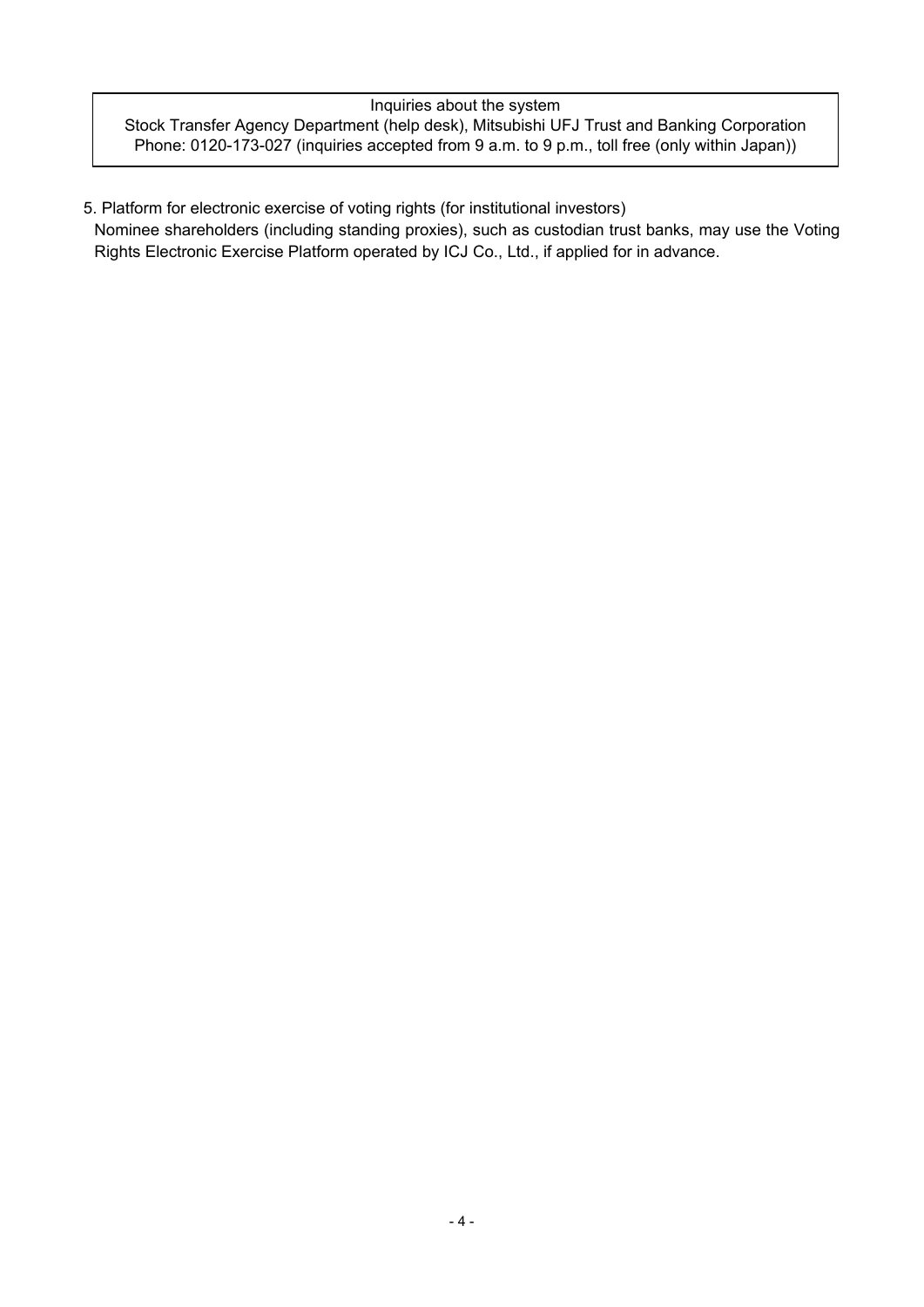# **Reference Material for the General Meeting of Shareholders**

# **Proposals and References**

<Company Proposals (Proposal 1 to Proposal 4)>

## **Proposal 1** Appropriation of retained earnings

1. Year-end dividend

With regard to the year-end dividend for the 87th business period, the Company's policy is to continuously and gradually implement shareholder returns with an awareness of a higher dividend payout ratio while taking into consideration business performance trends. In light of this, with the primary objective of achieving both high and stable dividends to shareholders, the Company proposes the following in order to achieve sustainable growth of the Company and enhance its corporate value:

(1) Type of dividend

**Money** 

(2) Allocation of dividend and the total amount

Year-end dividend 32 yen per common share of the Company

Total amount of dividend 1,278,404,736 yen

The annual dividend including the interim dividend for this business period will be 54 yen per share, up 12 yen from the former business period.

(3) Effective date of surplus allotment June 29, 2022

# 2. Appropriation of retained earnings

With regard to appropriation of retained earnings, in order to enable flexible capital policies in response to future changes in the business environment, the Company proposes to withdraw the entire amount of contingent reserve separately and transfer it to earned surplus carried forward as follows:

- (1) Retained earnings decreased and the amount Contingent reserve 46,334,424,000 yen
- (2) Retained earnings increased and the amount Earned surplus carried forward 46,334,424,000 yen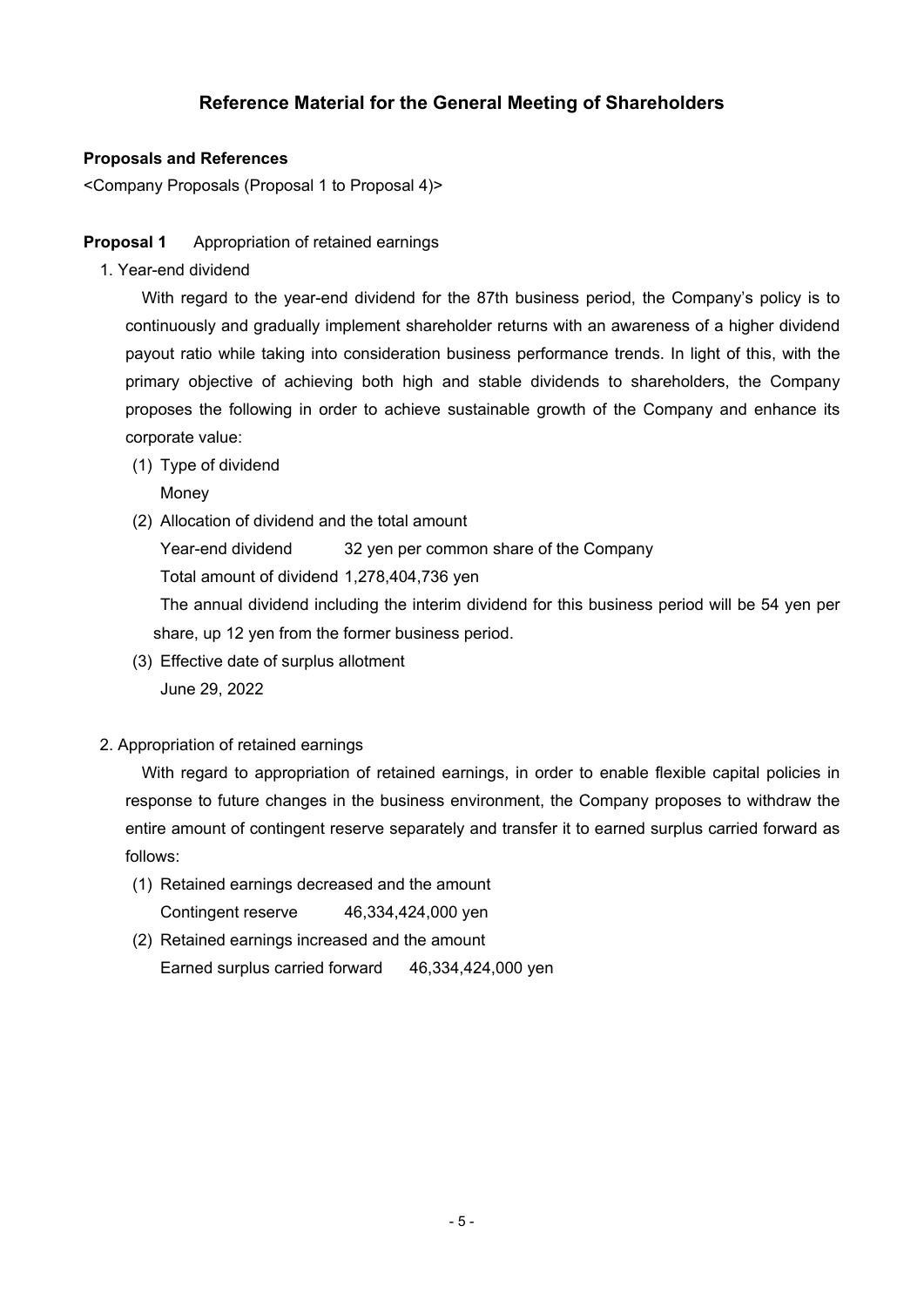**Proposal 2** Partial amendment to the Articles of Incorporation

1. Reason for amendment

Since the revised provisions provided for in the proviso to Article 1 of the Supplementary Provisions of the Act Partially Amending the Companies Act (Act No. 70 of 2019) are to be enforced on September 1, 2022, the Company proposes to make the following amendment to the Company's Articles of Incorporation in preparation for the introduction of the system for providing informational materials for the general General Meeting of Shareholders in electronic format.

- (1) Article 16, Paragraph 1 in the proposed amendment below will stipulate that the Company shall take measures for providing information that constitutes the content of Reference Material for the General Meeting of Shareholders, etc. in electronic format.
- (2) Article 16, Paragraph 2 in the proposed amendment below will establish a provision to limit the scope of items to be stated in the paper-based documents to be delivered to shareholders who requested the delivery of paper-based documents.
- (3) Since the provisions for Disclosure via Internet of Reference Documents, etc. for the General General Meeting of Shareholders and Deemed Provision thereof (Article 16 of the current Articles of Incorporation) will no longer be required, they will be deleted.
- (4) Accompanying the aforementioned establishment and deletion of provisions, supplementary provisions regarding the effective date, etc. will be established.
- 2. Details of the amendment

The details of the amendment are as follows:

(Amendments are underlined)

| <b>Current Articles of Incorporation</b>         | Proposed amendment |
|--------------------------------------------------|--------------------|
| (Disclosure via Internet of Reference            | (Deleted)          |
| Documents, etc. for the General General          |                    |
| Meeting of Shareholders and Deemed               |                    |
| Provision Thereof)                               |                    |
| Article 16 By disclosing information relating to |                    |
| matters that shall be described or stated in     |                    |
| any reference documents for the General          |                    |
| General Meeting of Shareholders, business        |                    |
| report, financial statement and                  |                    |
| consolidated financial statement upon            |                    |
| convening a General General Meeting of           |                    |
| Shareholders by a method utilizing the           |                    |
| Internet in accordance as provided for in        |                    |
| the Ordinance of the Ministry of Justice of      |                    |
| Japan, the Company may be deemed to              |                    |
| have provided such information to the            |                    |
| shareholders.                                    |                    |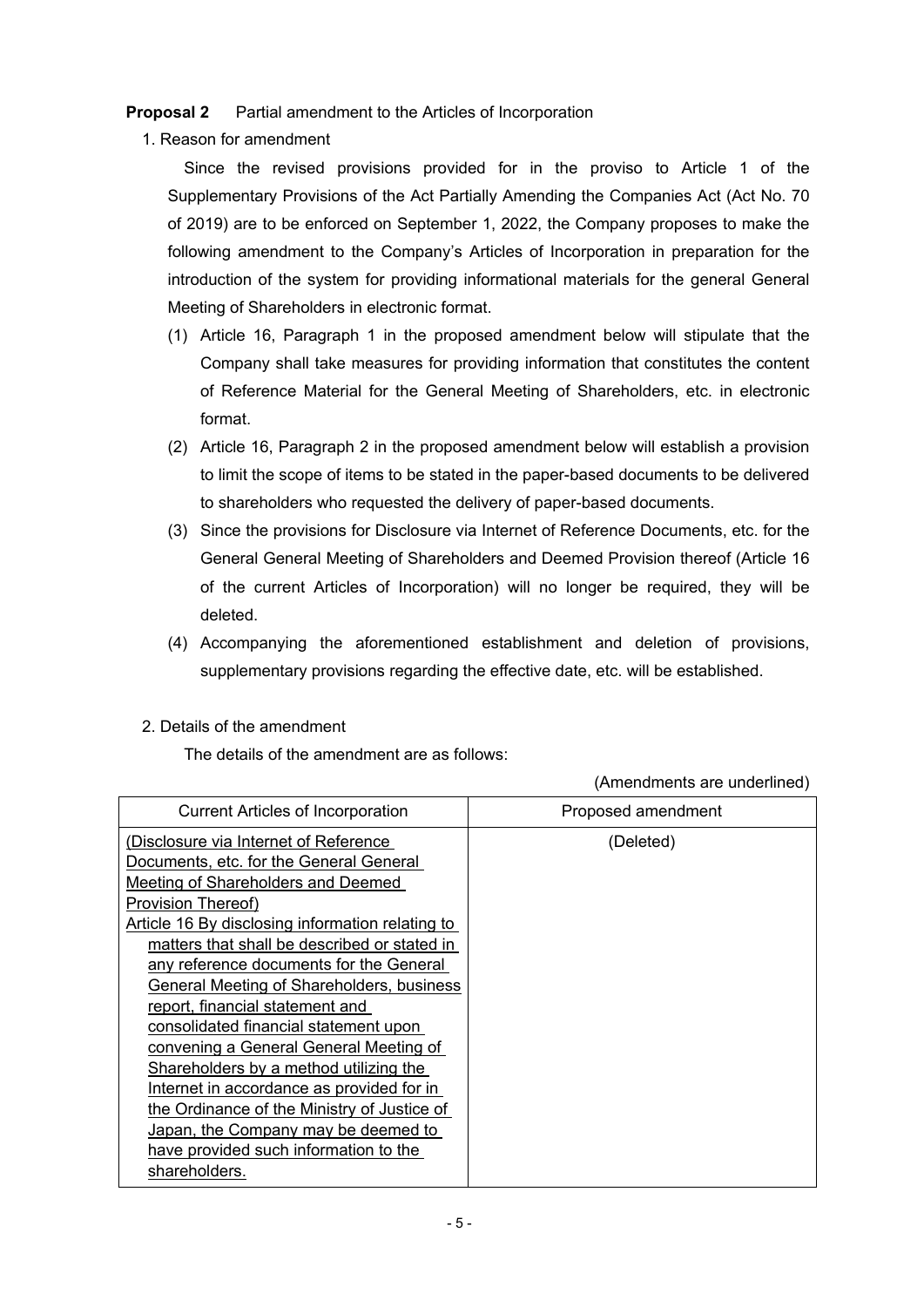| <b>Current Articles of Incorporation</b> | Proposed amendment                                                                                                                                                                                                                                                                                                                                                                                                                                                                                                                                                                                                                                                                                                                                                                                                                                                                                                                                                                                                                                                                                                                                                             |  |  |  |
|------------------------------------------|--------------------------------------------------------------------------------------------------------------------------------------------------------------------------------------------------------------------------------------------------------------------------------------------------------------------------------------------------------------------------------------------------------------------------------------------------------------------------------------------------------------------------------------------------------------------------------------------------------------------------------------------------------------------------------------------------------------------------------------------------------------------------------------------------------------------------------------------------------------------------------------------------------------------------------------------------------------------------------------------------------------------------------------------------------------------------------------------------------------------------------------------------------------------------------|--|--|--|
| (Newly established)                      | (Measures, etc. for Providing Information in<br><b>Electronic Format)</b><br>Article 16 When the Company convenes a<br>general General Meeting of Shareholders,<br>it shall take measures for providing<br>information that constitutes the content of<br>reference material for the general General<br>Meeting of Shareholders, etc. in electronic<br>format.<br>(2) Among items for which the measures for<br>providing information in electronic<br>format will be taken, the Company may<br>exclude all or some of those items<br>designated by the Ministry of Justice<br>Order from statements in the<br>paper-based documents to be delivered<br>to shareholders who requested the<br>delivery of paper-based documents by<br>the record date of voting rights.                                                                                                                                                                                                                                                                                                                                                                                                         |  |  |  |
| Article 17 (Provisions omitted)          | Article 17 (Unchanged)                                                                                                                                                                                                                                                                                                                                                                                                                                                                                                                                                                                                                                                                                                                                                                                                                                                                                                                                                                                                                                                                                                                                                         |  |  |  |
| Article 45 (Provisions omitted)          | Article 45 (Unchanged)                                                                                                                                                                                                                                                                                                                                                                                                                                                                                                                                                                                                                                                                                                                                                                                                                                                                                                                                                                                                                                                                                                                                                         |  |  |  |
| (Newly established)                      | (Supplementary Provisions)<br>(1) The deletion of Article 16 of the current<br><b>Articles of Incorporation (Disclosure via</b><br>Internet of Reference Documents, etc. for<br>the General General Meeting of<br><b>Shareholders and Deemed Provision</b><br>Thereof) and establishment of Article 16 of<br>the Proposed Amendment (Measures, etc.<br>for Providing Information in Electronic<br>Format) shall be effective as of the date of<br>enforcement of the revised provisions<br>provided for in the proviso to Article 1 of the<br><b>Supplementary Provisions of the Act</b><br>Partially Amending the Companies Act (Act<br>No. 70 of 2019) (hereinafter referred to as<br>the "Date of Enforcement").<br>(2) Notwithstanding the provisions of the<br>preceding paragraph, Article 16 of the<br>current Articles of Incorporation shall<br>remain effective regarding any general<br>General Meeting of Shareholders held on a<br>date within six (6) months from the Date of<br>Enforcement.<br>(3) These Supplementary Provisions shall be<br>deleted on the date when six (6) months<br>have elapsed from the Date of<br>Enforcement or three (3) months have |  |  |  |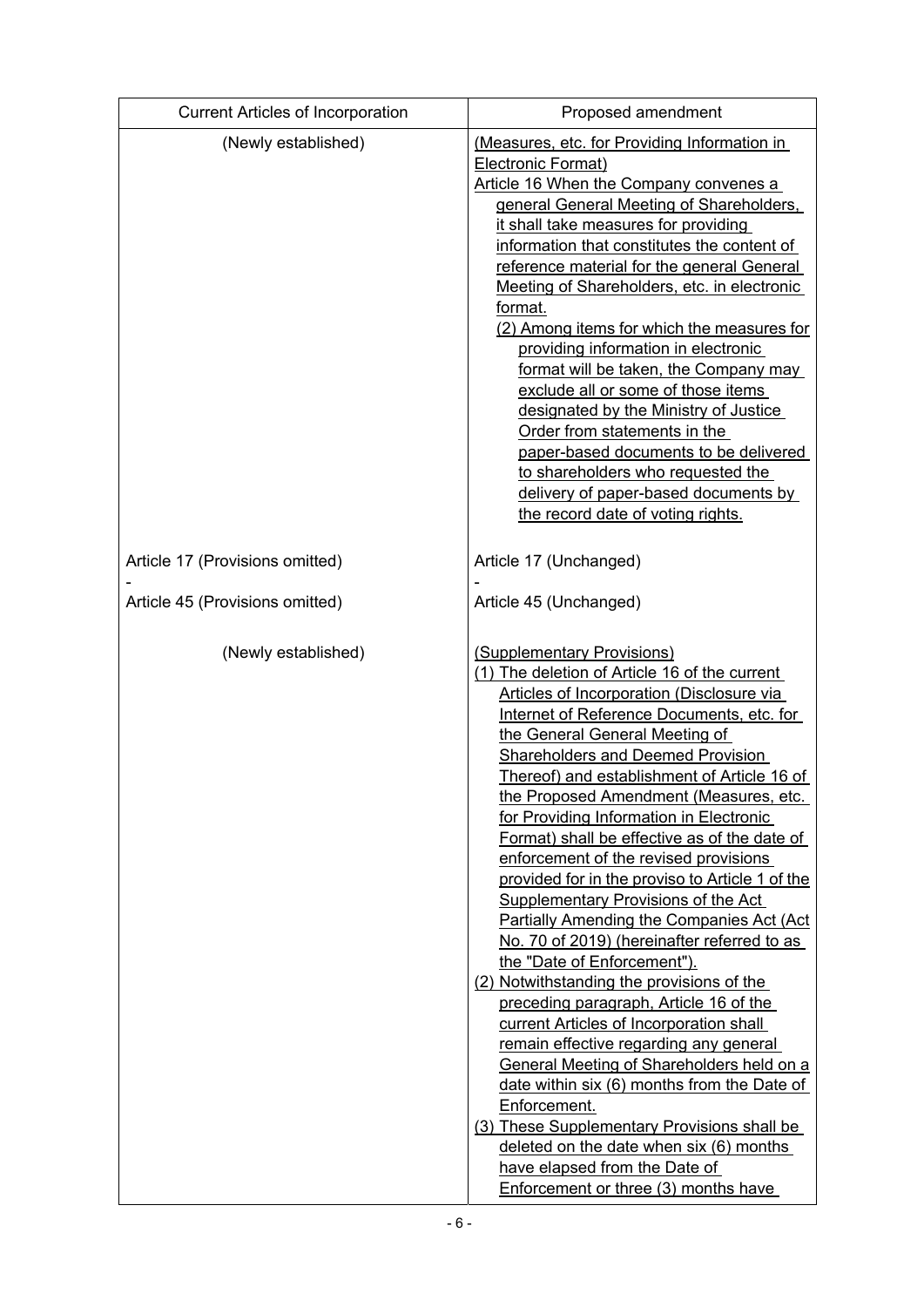| <b>Current Articles of Incorporation</b> | Proposed amendment                                                                                                         |
|------------------------------------------|----------------------------------------------------------------------------------------------------------------------------|
|                                          | elapsed from the date of the general<br>General Meeting of Shareholders in the<br>preceding paragraph, whichever is later. |

# **Proposal 3** Election of Eight (8) Directors

The terms of office of eight (8) Directors — Kazuya Takahashi, Tatsuya Nunohara, Kazuhiko Harada, Takeo Norimitsu, Sadanobu Kato, Noboru Horimoto, Yoji Kido, and Akira Michigami will expire at the close of this Annual General Meeting of Shareholders. Therefore, the Company proposes to increase the number of Outside Directors by one (1) and elect eight (8) Directors in order to further ensure the transparency of management and further strengthen corporate governance.

If this Proposal is approved and adopted as proposed, three (3) of the Directors will be Independent Executives in accordance with the regulations of Tokyo Stock Exchange, Inc., and at least one-third (1/3) of the Directors of the Company will be Independent Executives.

The candidates for Directors are as follows:

| Candidate<br>number | Name<br>(Date of Birth)                                 | Brief personal history and representative positions<br>in other companies                                                              |                                                                                                                                                                                                                                                                                                                                                                                                                                                                                                                                                                                                                                                  | # of shares<br>held by the<br>candidate | Special<br>interest in<br>the<br>Company |
|---------------------|---------------------------------------------------------|----------------------------------------------------------------------------------------------------------------------------------------|--------------------------------------------------------------------------------------------------------------------------------------------------------------------------------------------------------------------------------------------------------------------------------------------------------------------------------------------------------------------------------------------------------------------------------------------------------------------------------------------------------------------------------------------------------------------------------------------------------------------------------------------------|-----------------------------------------|------------------------------------------|
| 1                   | Tatsuya<br>Nunohara<br>(Jan. 21, 1959)<br>Reappointment | April 1982<br>April 2013<br>April 2015<br>April 2017<br><b>June 2017</b><br>April 2018<br><b>June 2019</b><br><b>June 2020</b><br>Inc. | Joined the Company<br>Executive Officer of the Company<br>Deputy Executive General Manager of<br>Engineering of the Company<br><b>Executive General Manager of</b><br>Engineering of the Company<br><b>Executive General Manager of</b><br>Production of the Company<br>Director of the Company<br>SPV Division Director of the Company<br>Associate Senior Executive Officer of<br>the Company<br>Representative Director, President of<br>the Company (current position)<br>Chief Executive Officer of the<br>Company (current position)<br>(Representative position in other companies)<br>Director of Japan Auto-Body Industries Association | 12.800                                  | None                                     |
|                     | (Reason for selection as candidate for Director)        |                                                                                                                                        |                                                                                                                                                                                                                                                                                                                                                                                                                                                                                                                                                                                                                                                  |                                         |                                          |
|                     |                                                         |                                                                                                                                        | He has been in charge of the management of the Company as Representative Director & President since                                                                                                                                                                                                                                                                                                                                                                                                                                                                                                                                              |                                         |                                          |
|                     |                                                         |                                                                                                                                        | June 2020, after serving in the SPV Development and Production Division for many years. We nominate                                                                                                                                                                                                                                                                                                                                                                                                                                                                                                                                              |                                         |                                          |
|                     |                                                         |                                                                                                                                        | him as a candidate for Director in order to continuously strengthen the management of the Company                                                                                                                                                                                                                                                                                                                                                                                                                                                                                                                                                |                                         |                                          |
|                     |                                                         |                                                                                                                                        | based on his extensive experience and accomplishments above.                                                                                                                                                                                                                                                                                                                                                                                                                                                                                                                                                                                     |                                         |                                          |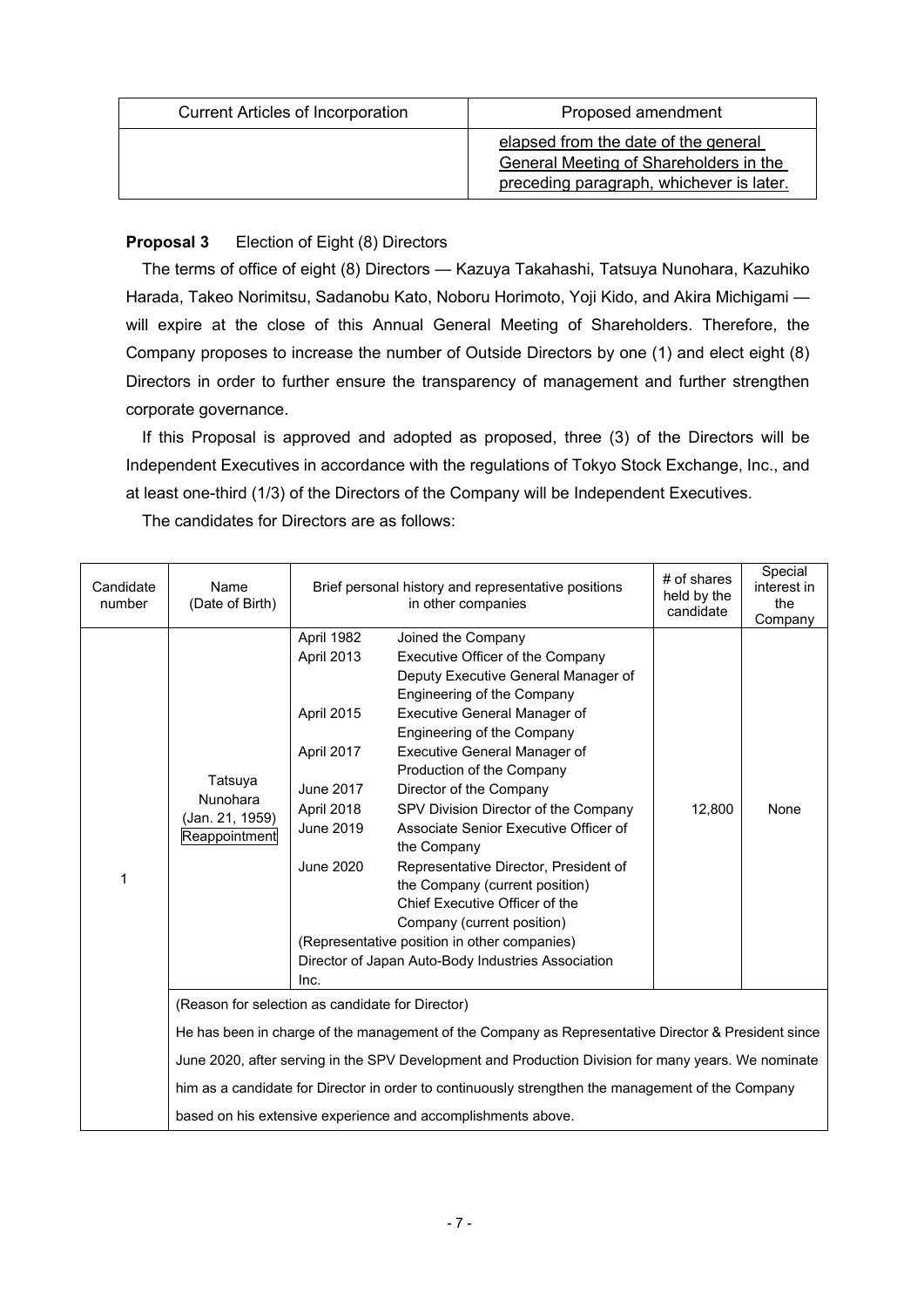| Candidate<br>number | Name<br>(Date of Birth)                          |                          | Brief personal history and representative positions<br>in other companies                                                                                                    | # of shares<br>held by the<br>candidate | Special<br>interest in<br>the<br>Company |
|---------------------|--------------------------------------------------|--------------------------|------------------------------------------------------------------------------------------------------------------------------------------------------------------------------|-----------------------------------------|------------------------------------------|
|                     |                                                  | April 1980<br>April 2007 | Joined the Company<br>Director of NIPPON TREX Co., Ltd.;<br>Accounting Manager of NIPPON<br>TREX Co., Ltd.                                                                   |                                         |                                          |
|                     |                                                  | April 2011               | General Manager of Finance of the<br>Company                                                                                                                                 |                                         |                                          |
|                     | Kazuhiko Harada                                  | April 2012               | Director of NIPPON TREX Co., Ltd.;<br><b>Executive Director of NIPPON TREX</b><br>Co., Ltd.<br>General Manager and Corporate<br>Planning Manager of NIPPON TREX<br>Co., Ltd. |                                         |                                          |
|                     |                                                  | April 2016               | Executive Officer of the Company                                                                                                                                             |                                         |                                          |
|                     | (Feb. 23, 1958)<br>Reappointment                 | April 2018               | Deputy Executive General Manager of<br>Administration of the Company<br>General Manager of Finance of the<br>Company                                                         | 17,000                                  | None                                     |
| $\overline{2}$      |                                                  | April 2019               | <b>Executive General Manager of</b><br>Administration of the Company<br>General Manager of Corporate<br>Planning of the Company                                              |                                         |                                          |
|                     |                                                  | June 2019                | Director of the Company (current<br>position)                                                                                                                                |                                         |                                          |
|                     |                                                  | April 2021               | Associate Senior Executive Officer of<br>the Company                                                                                                                         |                                         |                                          |
|                     |                                                  | April 2022               | Senior Managing Executive Officer of<br>the Company (current position)                                                                                                       |                                         |                                          |
|                     | (Reason for selection as candidate for Director) |                          |                                                                                                                                                                              |                                         |                                          |
|                     |                                                  |                          | We nominate him as a candidate for Director in order to continuously strengthen the management of the                                                                        |                                         |                                          |
|                     |                                                  |                          | Company based on his knowledge of finance and accounting as he served in the Finance Division for                                                                            |                                         |                                          |
|                     |                                                  |                          |                                                                                                                                                                              |                                         |                                          |
|                     |                                                  |                          | many years, as well as his extensive experience and accomplishments as he served in the management                                                                           |                                         |                                          |
|                     | of the important subsidiary in the SPV segment.  |                          |                                                                                                                                                                              |                                         |                                          |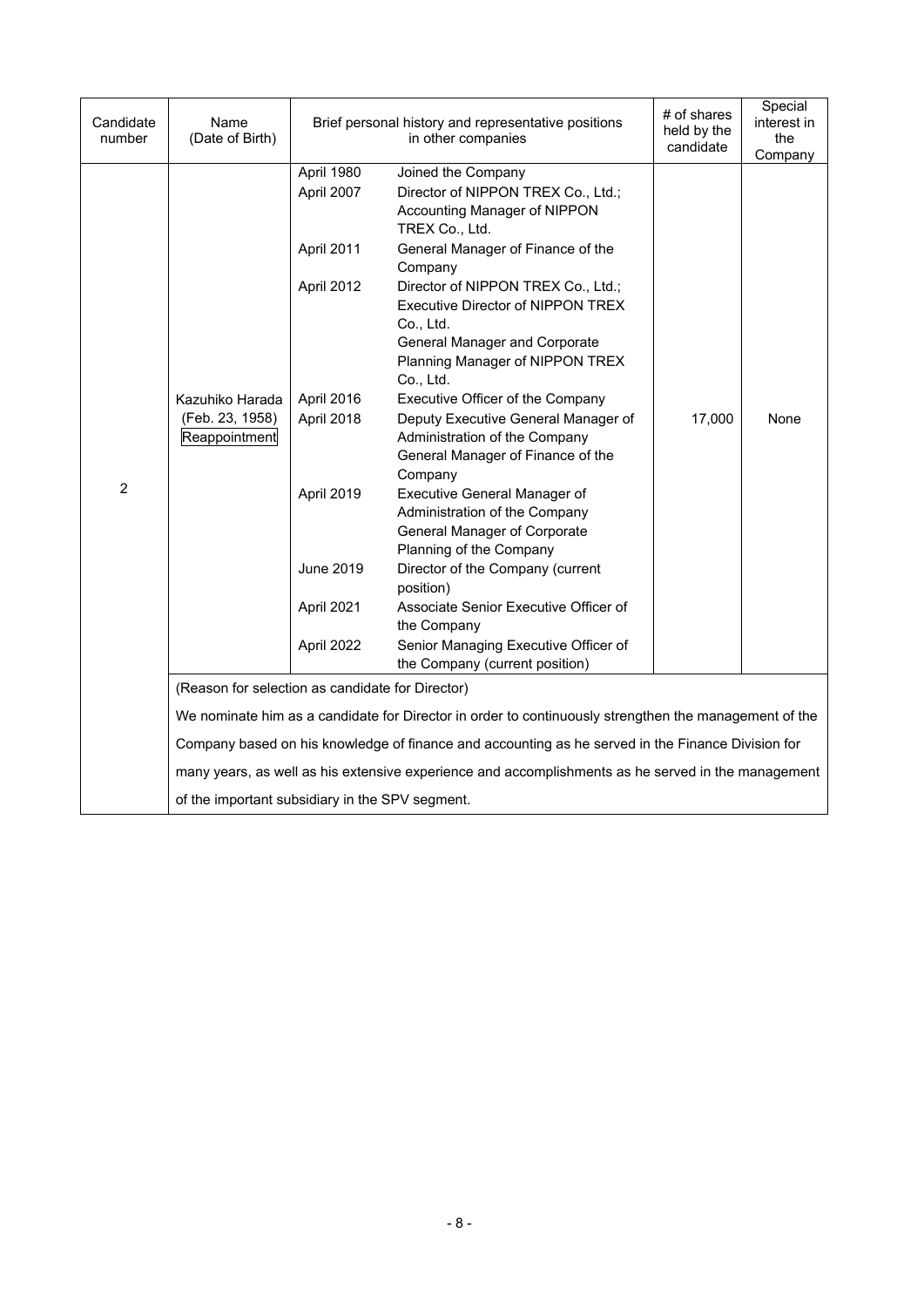| Candidate<br>number | Name<br>(Date of Birth)                             |                                                                                                                          | Brief personal history and representative positions<br>in other companies                                                                                                                                                                                                                                                                                                                                                                                                                                                                                                                                                                                                                                                                                                                                                                                                                                                                           | # of shares<br>held by the<br>candidate | Special<br>interest in<br>the<br>Company |
|---------------------|-----------------------------------------------------|--------------------------------------------------------------------------------------------------------------------------|-----------------------------------------------------------------------------------------------------------------------------------------------------------------------------------------------------------------------------------------------------------------------------------------------------------------------------------------------------------------------------------------------------------------------------------------------------------------------------------------------------------------------------------------------------------------------------------------------------------------------------------------------------------------------------------------------------------------------------------------------------------------------------------------------------------------------------------------------------------------------------------------------------------------------------------------------------|-----------------------------------------|------------------------------------------|
| 3                   | Takeo Norimitsu<br>(Aug. 15, 1958)<br>Reappointment | April 1982<br>April 2011<br>April 2017<br><b>June 2017</b><br>April 2018<br>June 2019<br>September<br>2020<br>April 2022 | Joined the Company<br>Executive Officer of the Company<br>General Manager of Overseas<br>Promotion of the Company<br><b>Overseas Operations Division</b><br>Director of the Company<br>General Manager of Overseas Sales<br>of the Company<br>Director of the Company (current<br>position)<br>Chairman of Kyokuto Special<br>Automobile Trading (Shanghai) Co.,<br>Ltd.<br>Chairman of Kyokuto Kaihatsu<br>(Kunshan) Machinery Co., Ltd.<br>Associate Senior Executive Officer of<br>the Company (current position)<br>Director of SATRAC ENGINEERING<br>PRIVATE LIMITED (current position)<br>Executive General Manager of<br>Administration of the Company<br>(current position)<br>General Manager of Corporate<br>Planning of the Company (current<br>position)<br>Related to Overseas Operations<br>Division of the Company (current<br>position)<br>Related to Parking and Other<br>Operations Division of the Company<br>(current position) | 9,000                                   | None                                     |
|                     | (Reason for selection as candidate for Director)    |                                                                                                                          |                                                                                                                                                                                                                                                                                                                                                                                                                                                                                                                                                                                                                                                                                                                                                                                                                                                                                                                                                     |                                         |                                          |
|                     |                                                     |                                                                                                                          | We nominate him as a candidate for Director in order to continuously strengthen the management of the                                                                                                                                                                                                                                                                                                                                                                                                                                                                                                                                                                                                                                                                                                                                                                                                                                               |                                         |                                          |
|                     |                                                     |                                                                                                                          | Company based on his extensive experience and accomplishments as he served in the Overseas                                                                                                                                                                                                                                                                                                                                                                                                                                                                                                                                                                                                                                                                                                                                                                                                                                                          |                                         |                                          |
|                     |                                                     |                                                                                                                          | Division and Planning Division for many years and has been in charge of the management of overseas                                                                                                                                                                                                                                                                                                                                                                                                                                                                                                                                                                                                                                                                                                                                                                                                                                                  |                                         |                                          |
|                     | subsidiaries.                                       |                                                                                                                          |                                                                                                                                                                                                                                                                                                                                                                                                                                                                                                                                                                                                                                                                                                                                                                                                                                                                                                                                                     |                                         |                                          |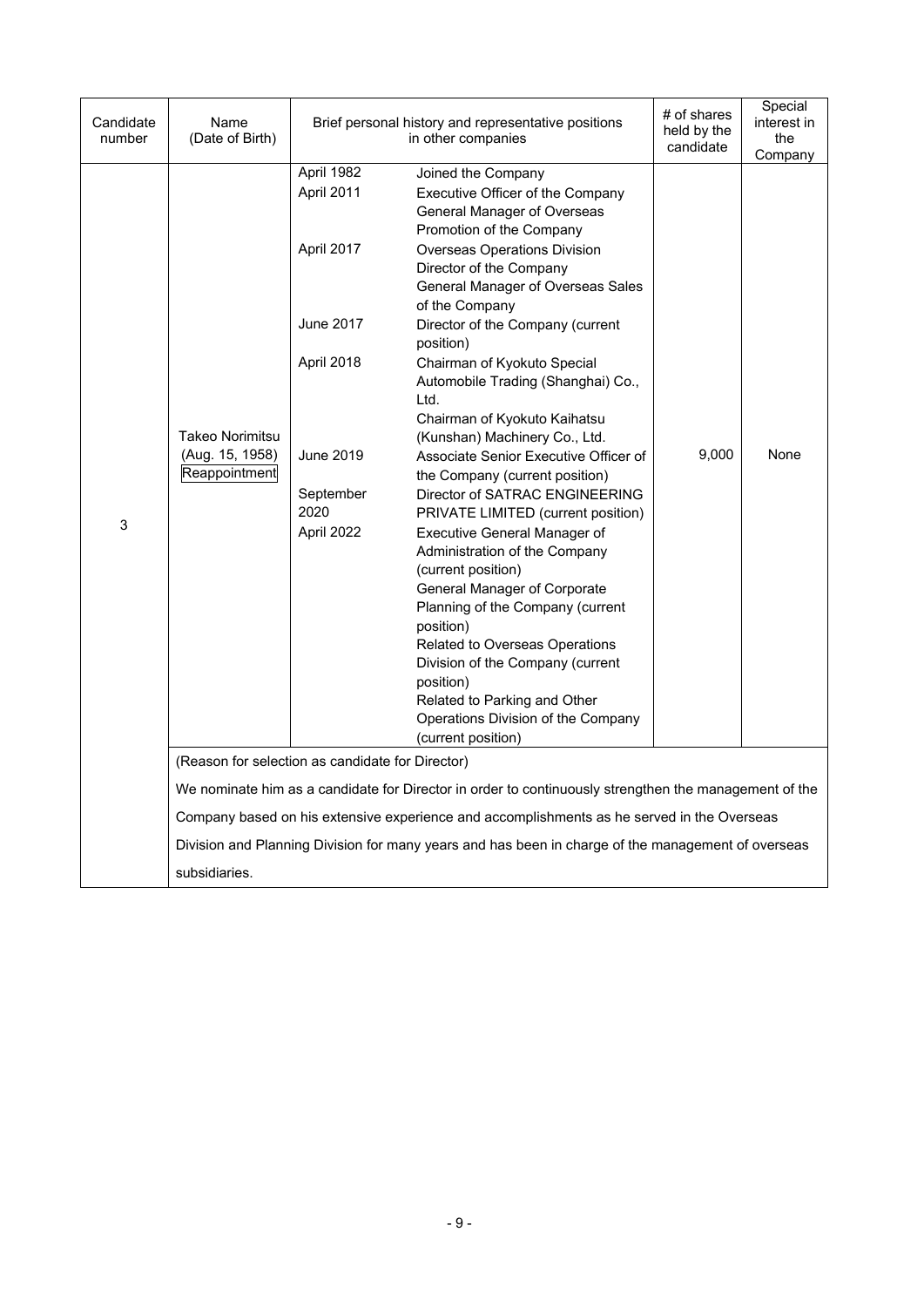| Candidate<br>number | Name<br>(Date of Birth)                          |                          | # of shares<br>Brief personal history and representative positions<br>held by the<br>in other companies              |       | Special<br>interest in<br>the<br>Company |
|---------------------|--------------------------------------------------|--------------------------|----------------------------------------------------------------------------------------------------------------------|-------|------------------------------------------|
|                     |                                                  | April 1988<br>April 2008 | Joined the Company<br><b>General Manager of Environmental</b><br>Division, Construction Department of<br>the Company |       |                                          |
|                     |                                                  | April 2010               | <b>General Manager of Environmental</b><br>Division, Engineering Department of the<br>Company                        |       |                                          |
|                     |                                                  | April 2011               | Executive Officer of the Company<br><b>Environmental Division, Deputy Director</b><br>of the Company                 |       |                                          |
|                     | Noboru Horimoto                                  | April 2013               | <b>Executive General Manager of</b><br><b>Environmental Division, Sales</b><br>Department of the Company             |       |                                          |
|                     | (Feb. 28, 1965)<br>Reappointment                 |                          | General Manager of Environmental<br>Division, Service Department of the<br>Company                                   | 7,200 | None                                     |
| 4                   |                                                  | October<br>2013          | <b>General Manager of Environmental</b><br>Division, Planning Department of the<br>Company                           |       |                                          |
|                     |                                                  | April 2019               | Environmental Division, Director of the<br>Company (current position)                                                |       |                                          |
|                     |                                                  | <b>June 2019</b>         | Director of the Company (current<br>position)<br>Related to affiliate companies,                                     |       |                                          |
|                     |                                                  |                          | Environmental Division of the Company<br>(current position)                                                          |       |                                          |
|                     |                                                  | April 2022               | Associate Senior Executive Officer of<br>the Company (current position)                                              |       |                                          |
|                     | (Reason for selection as candidate for Director) |                          |                                                                                                                      |       |                                          |
|                     |                                                  |                          | We nominate him as a candidate for Director in order to continuously strengthen the management of the                |       |                                          |
|                     |                                                  |                          | Company based on his extensive experience and accomplishments as he served in the Environmental                      |       |                                          |
|                     | Division for many years.                         |                          |                                                                                                                      |       |                                          |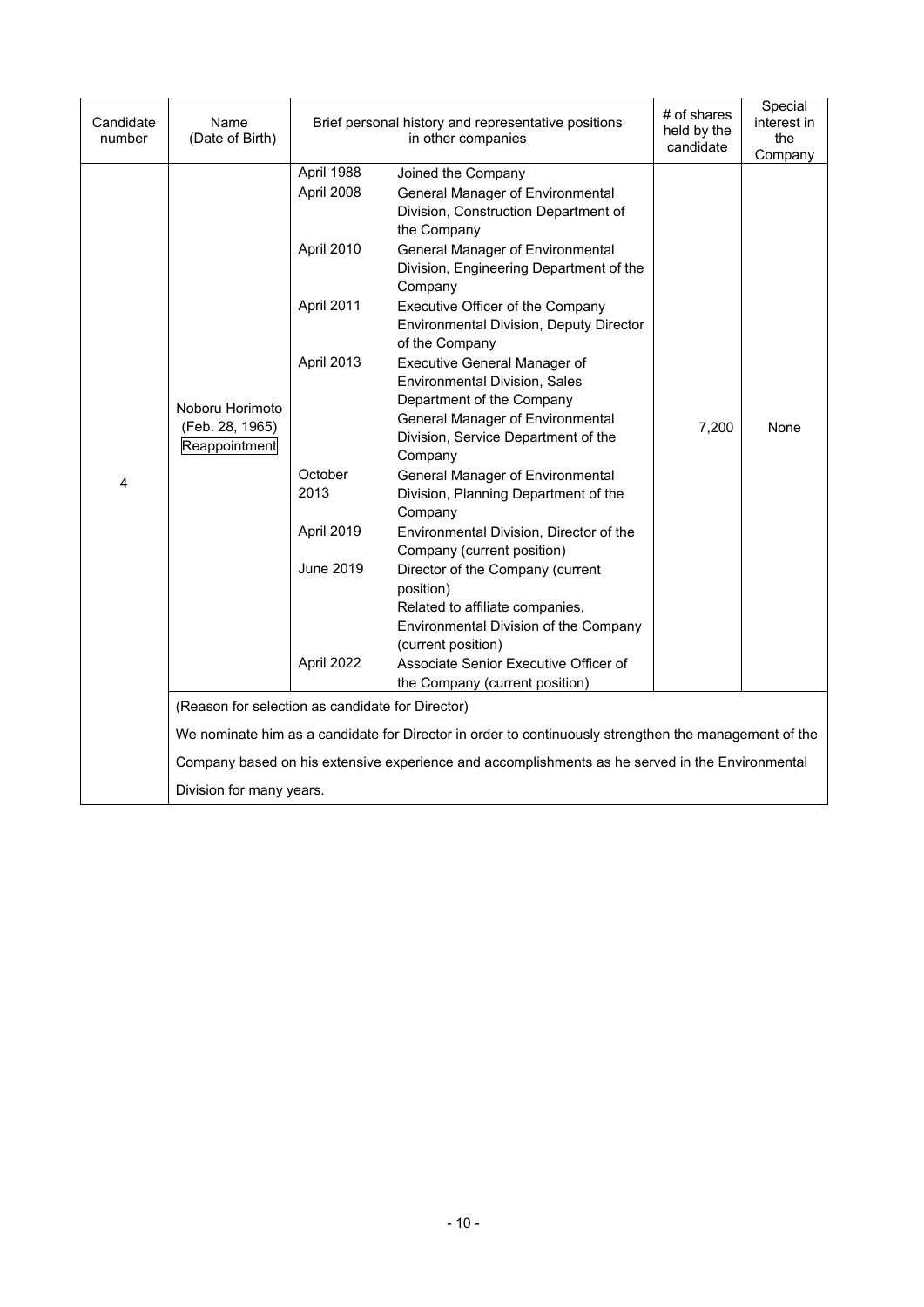| Candidate<br>number | Name<br>(Date of Birth)                            |                                                                                                      | Brief personal history and representative positions<br>in other companies                                                                                                                                                                                                                                                                                                                                                                                                                                                                     | # of shares<br>held by the<br>candidate | Special<br>interest in<br>the<br>Company |  |  |
|---------------------|----------------------------------------------------|------------------------------------------------------------------------------------------------------|-----------------------------------------------------------------------------------------------------------------------------------------------------------------------------------------------------------------------------------------------------------------------------------------------------------------------------------------------------------------------------------------------------------------------------------------------------------------------------------------------------------------------------------------------|-----------------------------------------|------------------------------------------|--|--|
| 5                   | Teruyuki Kizu<br>(Jan. 7, 1966)<br>New appointment | November<br>1992<br>April 2016<br>April 2017<br>April 2018<br>April 2019<br>April 2021<br>April 2022 | Joined the Company<br>Miki Plant Manager of the Company<br>Yokohama Plant Manager of the<br>Company<br>Executive Officer of the Company<br>Executive General Manager of<br>Production of the Company<br>Associate Senior Executive Officer of<br>the Company (current position)<br>SPV Division, Director of the Company<br>(current position)<br>Chairman of the Kyokuto Special<br>Automobile Trading (Shanghai) Co., Ltd.<br>(current position)<br>Chairman of the Kyokuto Kaihatsu<br>(Kunshan) Machinery Co., Ltd. (current<br>position) | 1,700                                   | None                                     |  |  |
|                     |                                                    | (Reason for selection as candidate for Director)                                                     |                                                                                                                                                                                                                                                                                                                                                                                                                                                                                                                                               |                                         |                                          |  |  |
|                     |                                                    |                                                                                                      | We nominate him as a candidate for Director in order to strengthen the management of the Company                                                                                                                                                                                                                                                                                                                                                                                                                                              |                                         |                                          |  |  |
|                     |                                                    |                                                                                                      | based on his extensive experience and accomplishments as he served in the SPV Production Division                                                                                                                                                                                                                                                                                                                                                                                                                                             |                                         |                                          |  |  |
|                     | for many years.                                    |                                                                                                      |                                                                                                                                                                                                                                                                                                                                                                                                                                                                                                                                               |                                         |                                          |  |  |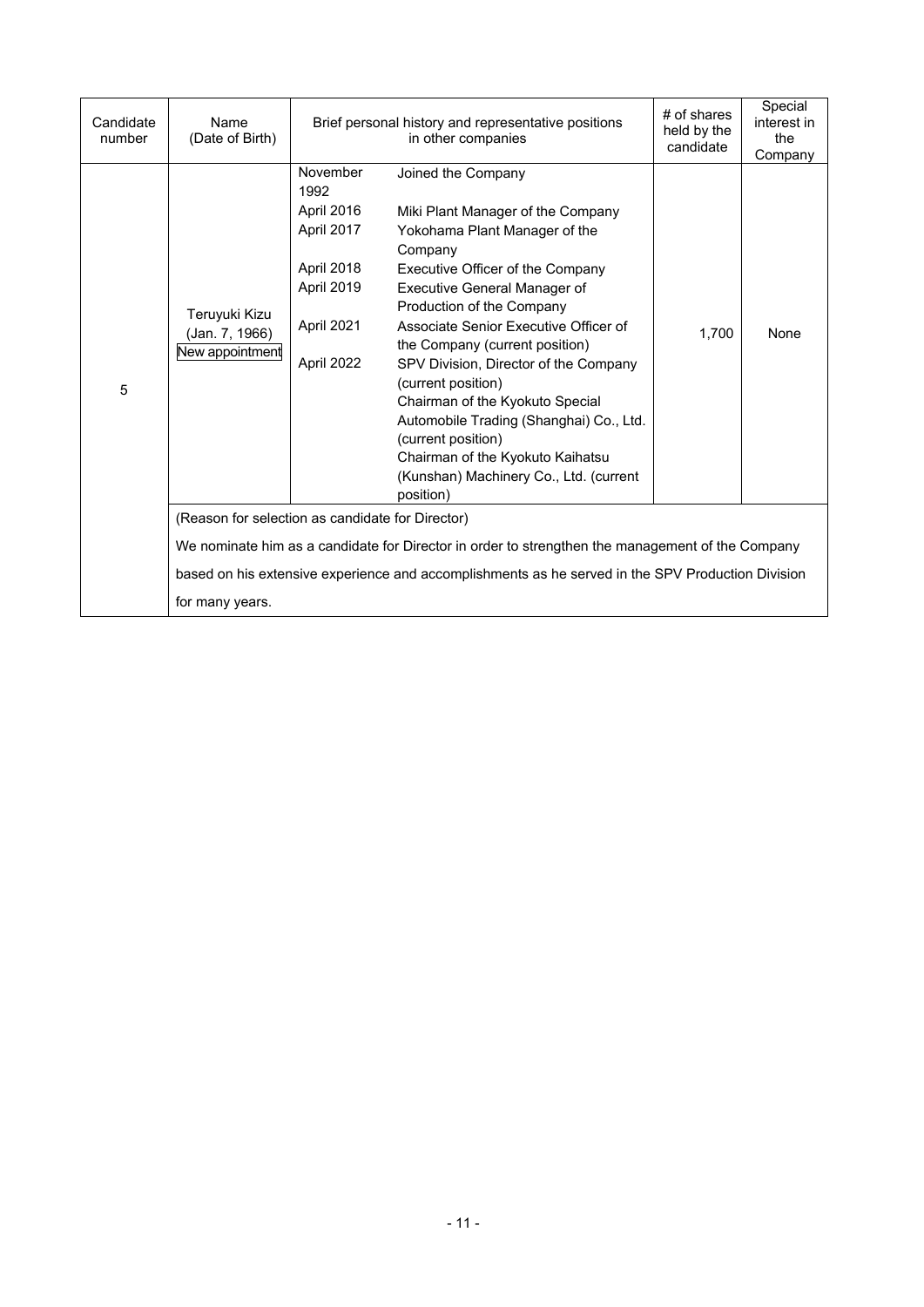| Candidate<br>number | Name<br>(Date of Birth)                                      |                                                                                                                                                                                                                 | Brief personal history and representative positions<br>in other companies                                                                                                                                                                                                                                                                                                                                                                                                                                                                                                                                                                                                                                                                                                                                                                                                                                     | # of shares<br>held by the<br>candidate | Special<br>interest in<br>the<br>Company |
|---------------------|--------------------------------------------------------------|-----------------------------------------------------------------------------------------------------------------------------------------------------------------------------------------------------------------|---------------------------------------------------------------------------------------------------------------------------------------------------------------------------------------------------------------------------------------------------------------------------------------------------------------------------------------------------------------------------------------------------------------------------------------------------------------------------------------------------------------------------------------------------------------------------------------------------------------------------------------------------------------------------------------------------------------------------------------------------------------------------------------------------------------------------------------------------------------------------------------------------------------|-----------------------------------------|------------------------------------------|
| 6                   | Akira Michigami<br>(May 5, 1953)<br>Reappointment<br>Outside | April 1982<br>April 1987<br>April 1998<br>April 1999<br>April 2007<br><b>June 2007</b><br>March 2010<br>April 2010<br><b>June 2011</b><br>January<br>2012<br><b>June 2014</b><br><b>June 2015</b><br>April 2020 | Registration as Lawyer<br>Vice President of Kobe Blue Sky Law<br>Office (formerly Akagi & Michigami<br>Lawyer's Office)<br>Deputy President of Hyogo Bar<br>Association (formerly Kobe Bar<br>Association)<br>Mediator of Sumoto Branch Office of<br>Kobe District Court (current position)<br>President of Hyogo Bar Association<br>Outside Corporate Auditor of the<br>Company<br>Independent Executive of the<br>Company (current position)<br>Deputy President of Japan Federation<br>of Bar Associations<br>Part-time Director of AWAJI SHINKIN<br><b>BANK</b> (current position)<br>President of Kobe Blue Sky Law Office<br>(current position)<br>Outside Corporate Auditor of TOA<br>Corporation (current position)<br>Independent Executive of TOA<br>Corporation (current position)<br>Outside Director of the Company<br>(current position)<br>Chairman of Kinki Federation of Bar<br>Associations | 0                                       | None                                     |
|                     |                                                              |                                                                                                                                                                                                                 | (Reason for selection as candidate for Outside Director and Overview of expected roles)                                                                                                                                                                                                                                                                                                                                                                                                                                                                                                                                                                                                                                                                                                                                                                                                                       |                                         |                                          |
|                     |                                                              |                                                                                                                                                                                                                 | He is a lawyer and has broad knowledge and abundant experience in corporate law and legal affairs.                                                                                                                                                                                                                                                                                                                                                                                                                                                                                                                                                                                                                                                                                                                                                                                                            |                                         |                                          |
|                     |                                                              |                                                                                                                                                                                                                 | Therefore, we nominate him as a candidate for Outside Director again because we expect him to                                                                                                                                                                                                                                                                                                                                                                                                                                                                                                                                                                                                                                                                                                                                                                                                                 |                                         |                                          |
|                     | supervise our management objectively.                        |                                                                                                                                                                                                                 |                                                                                                                                                                                                                                                                                                                                                                                                                                                                                                                                                                                                                                                                                                                                                                                                                                                                                                               |                                         |                                          |
|                     |                                                              |                                                                                                                                                                                                                 | He has not been involved in management of a company except as Outside Director and Outside                                                                                                                                                                                                                                                                                                                                                                                                                                                                                                                                                                                                                                                                                                                                                                                                                    |                                         |                                          |
|                     |                                                              |                                                                                                                                                                                                                 | Corporate Auditor. However, we deem that he will fulfill his duty as Outside Director properly due to the                                                                                                                                                                                                                                                                                                                                                                                                                                                                                                                                                                                                                                                                                                                                                                                                     |                                         |                                          |
|                     | above-mentioned background.                                  |                                                                                                                                                                                                                 |                                                                                                                                                                                                                                                                                                                                                                                                                                                                                                                                                                                                                                                                                                                                                                                                                                                                                                               |                                         |                                          |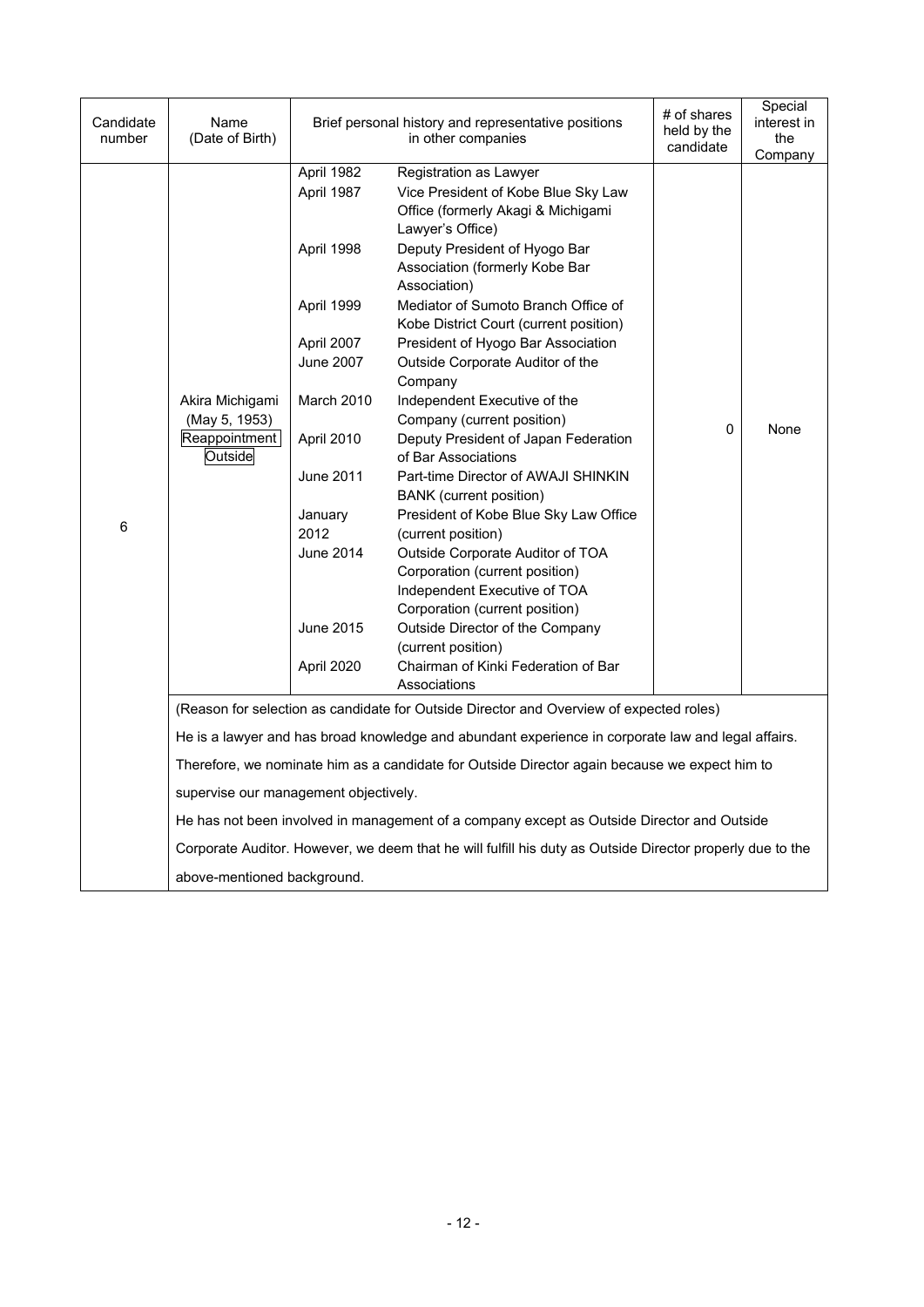| Candidate<br>number | Name<br>(Date of Birth)                                    |                                | Brief personal history and representative positions<br>in other companies                                                                    | # of shares<br>held by the<br>candidate | Special<br>interest in<br>the<br>Company |
|---------------------|------------------------------------------------------------|--------------------------------|----------------------------------------------------------------------------------------------------------------------------------------------|-----------------------------------------|------------------------------------------|
|                     |                                                            | April 1979<br><b>July 2001</b> | Joined HANSHIN ELECTRIC RAILWAY<br>CO., LTD.<br>General Manager of Nishi-Umeda<br>Management Department of HANSHIN                           |                                         |                                          |
| $\overline{7}$      |                                                            | <b>July 2005</b>               | ELECTRIC RAILWAY CO., LTD.<br>General Manager of Umeda Business<br>Department of HANSHIN ELECTRIC<br>RAILWAY CO., LTD.                       |                                         |                                          |
|                     |                                                            | October<br>2007                | Director of Hankyu Hanshin Building<br>Management Co., Ltd.<br>Senior Managing Executive Officer of<br>HANSHIN ELECTRIC RAILWAY CO.,<br>LTD. |                                         |                                          |
|                     | Hiroyuki                                                   | April 2009                     | Director of HANSHIN ELECTRIC<br>RAILWAY CO., LTD.                                                                                            |                                         |                                          |
|                     | Terakawa<br>(Nov. 13, 1956)<br>New appointment,<br>Outside | April 2011                     | Deputy Executive General Manager of<br>Real Estate Business Division of<br>HANSHIN ELECTRIC RAILWAY CO.,<br>LTD.                             | 0                                       | None                                     |
|                     |                                                            | April 2013                     | <b>Executive Director of HANSHIN</b><br>ELECTRIC RAILWAY CO., LTD.                                                                           |                                         |                                          |
|                     |                                                            | April 2015                     | <b>Executive General Manager of Real</b><br>Estate Business Division of HANSHIN<br>ELECTRIC RAILWAY CO., LTD.                                |                                         |                                          |
|                     |                                                            | April 2017                     | Senior Executive Director of HANSHIN<br>ELECTRIC RAILWAY CO., LTD.                                                                           |                                         |                                          |
|                     |                                                            | December<br>2017               | Representative Director, Chairman of<br>Hankyu Hanshin Building Management<br>Co., Ltd. (current position)                                   |                                         |                                          |
|                     |                                                            | January<br>2018                | Director of Osaka Building Owners &<br>Managers Association (current position)                                                               |                                         |                                          |
|                     |                                                            | April 2022                     | Director of Japan Life-Style Culture<br>Association (current position)                                                                       |                                         |                                          |
|                     |                                                            |                                | (Reason for selection as candidate for Outside Director and Overview of expected roles)                                                      |                                         |                                          |
|                     |                                                            |                                | He has broad knowledge obtained through being involved in management in different types of business                                          |                                         |                                          |
|                     |                                                            |                                | and extensive experience and accomplishments in management for many years. Therefore, we nominate                                            |                                         |                                          |
|                     |                                                            |                                | him as a candidate for Outside Director because we expect he will be able to supervise our management                                        |                                         |                                          |
|                     | objectively.                                               |                                |                                                                                                                                              |                                         |                                          |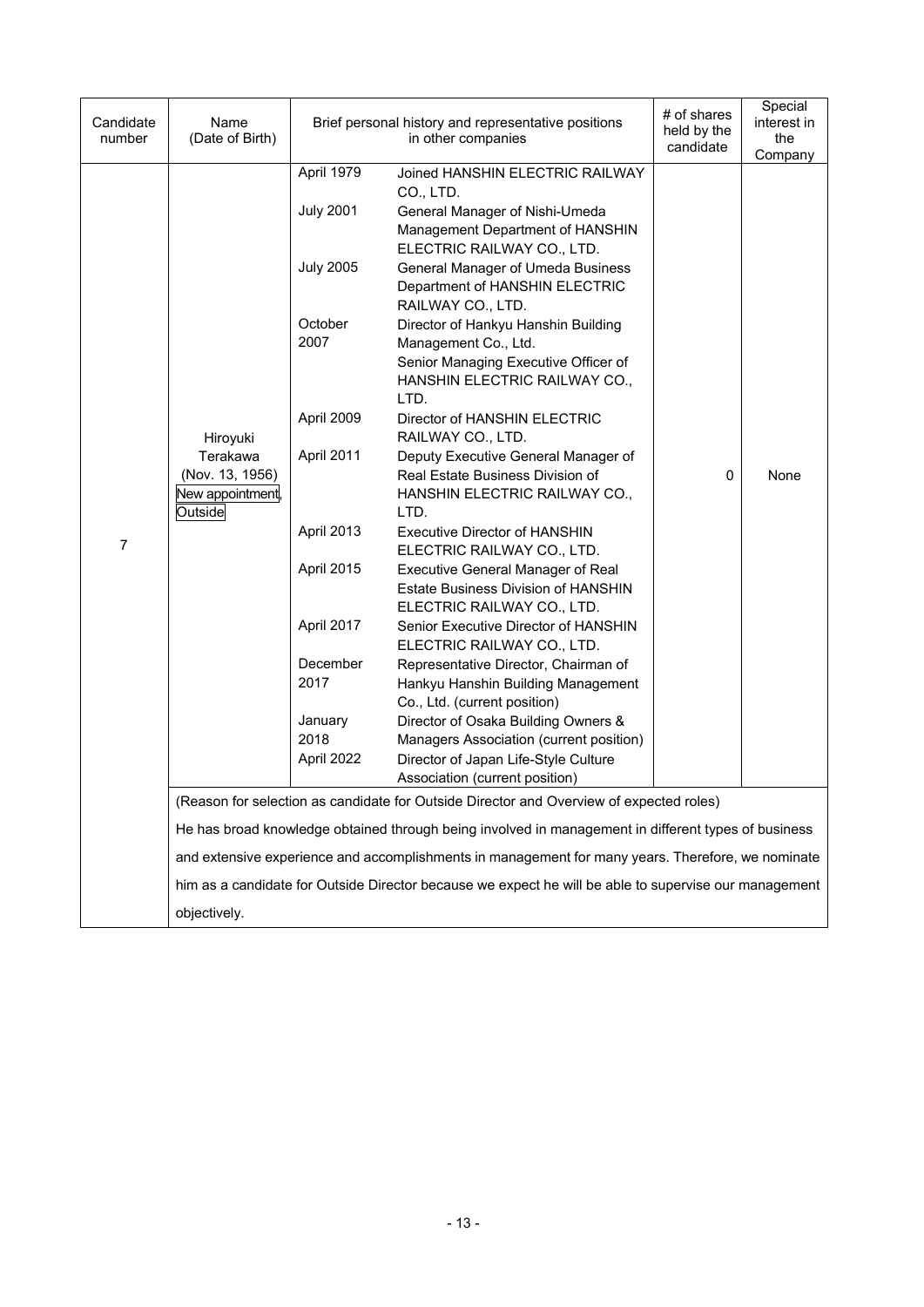| Candidate<br>number | Name<br>(Date of Birth)                                       |                                                                                                                                            | Brief personal history and representative positions<br>in other companies                                                                                                                                                                                                                                                                                                                                                                                                                                                                                                                                                                                                                                                                                                                                                                                                                                                                                                | # of shares<br>held by the<br>candidate | Special<br>interest in<br>the<br>Company |  |
|---------------------|---------------------------------------------------------------|--------------------------------------------------------------------------------------------------------------------------------------------|--------------------------------------------------------------------------------------------------------------------------------------------------------------------------------------------------------------------------------------------------------------------------------------------------------------------------------------------------------------------------------------------------------------------------------------------------------------------------------------------------------------------------------------------------------------------------------------------------------------------------------------------------------------------------------------------------------------------------------------------------------------------------------------------------------------------------------------------------------------------------------------------------------------------------------------------------------------------------|-----------------------------------------|------------------------------------------|--|
| 8                   | Keiko Kaneko<br>(Nov. 27, 1958)<br>New appointment<br>Outside | April 1981<br>April 2007<br>April 2014<br>October<br>2014<br>June 2016<br>November<br>2016<br>April 2018<br><b>June 2019</b><br>April 2022 | Joined Matsushita Electric Industrial<br>Co., Ltd. (currently Panasonic<br>Corporation)<br>Director, Corporate Information Security<br>Division of Matsushita Electric Industrial<br>Co., Ltd.<br>Assistant to Director, Senior Counsel for<br>Personal Information Protection, Legal<br>Division of Matsushita Electric Industrial<br>Co., Ltd.<br>General Manager, Security Compliance<br>Division, of Benesse Holdings, Inc.<br>General Manager, Information Security<br>Division of Benesse Holdings, Inc.<br>Vice President of The Information<br><b>Network Law Association</b><br>Associate Professor, Department of<br>Business Law, Faculty of Business<br>Administration, Osaka University of<br>Economics<br>Outside Director of MARUDAI FOOD<br>CO., LTD. (current position)<br>Independent Director of MARUDAI<br>FOOD CO., LTD. (current position)<br>Chief Researcher of Center for<br>International Economic Collaboration<br>(CFIEC) (current position) | $\mathbf{0}$                            | None                                     |  |
|                     |                                                               |                                                                                                                                            | (Reason for selection as candidate for Outside Director and Overview of expected roles)                                                                                                                                                                                                                                                                                                                                                                                                                                                                                                                                                                                                                                                                                                                                                                                                                                                                                  |                                         |                                          |  |
|                     |                                                               |                                                                                                                                            | She has broad knowledge obtained through being involved in management in different types of business                                                                                                                                                                                                                                                                                                                                                                                                                                                                                                                                                                                                                                                                                                                                                                                                                                                                     |                                         |                                          |  |
|                     |                                                               |                                                                                                                                            | and specialized experience and extensive accomplishments through being involved in Legal and                                                                                                                                                                                                                                                                                                                                                                                                                                                                                                                                                                                                                                                                                                                                                                                                                                                                             |                                         |                                          |  |
|                     |                                                               |                                                                                                                                            | Information Security divisions for many years. Therefore, we nominate her as a candidate for Outside                                                                                                                                                                                                                                                                                                                                                                                                                                                                                                                                                                                                                                                                                                                                                                                                                                                                     |                                         |                                          |  |
|                     |                                                               |                                                                                                                                            | Director because we expect she will be able to supervise our management objectively.                                                                                                                                                                                                                                                                                                                                                                                                                                                                                                                                                                                                                                                                                                                                                                                                                                                                                     |                                         |                                          |  |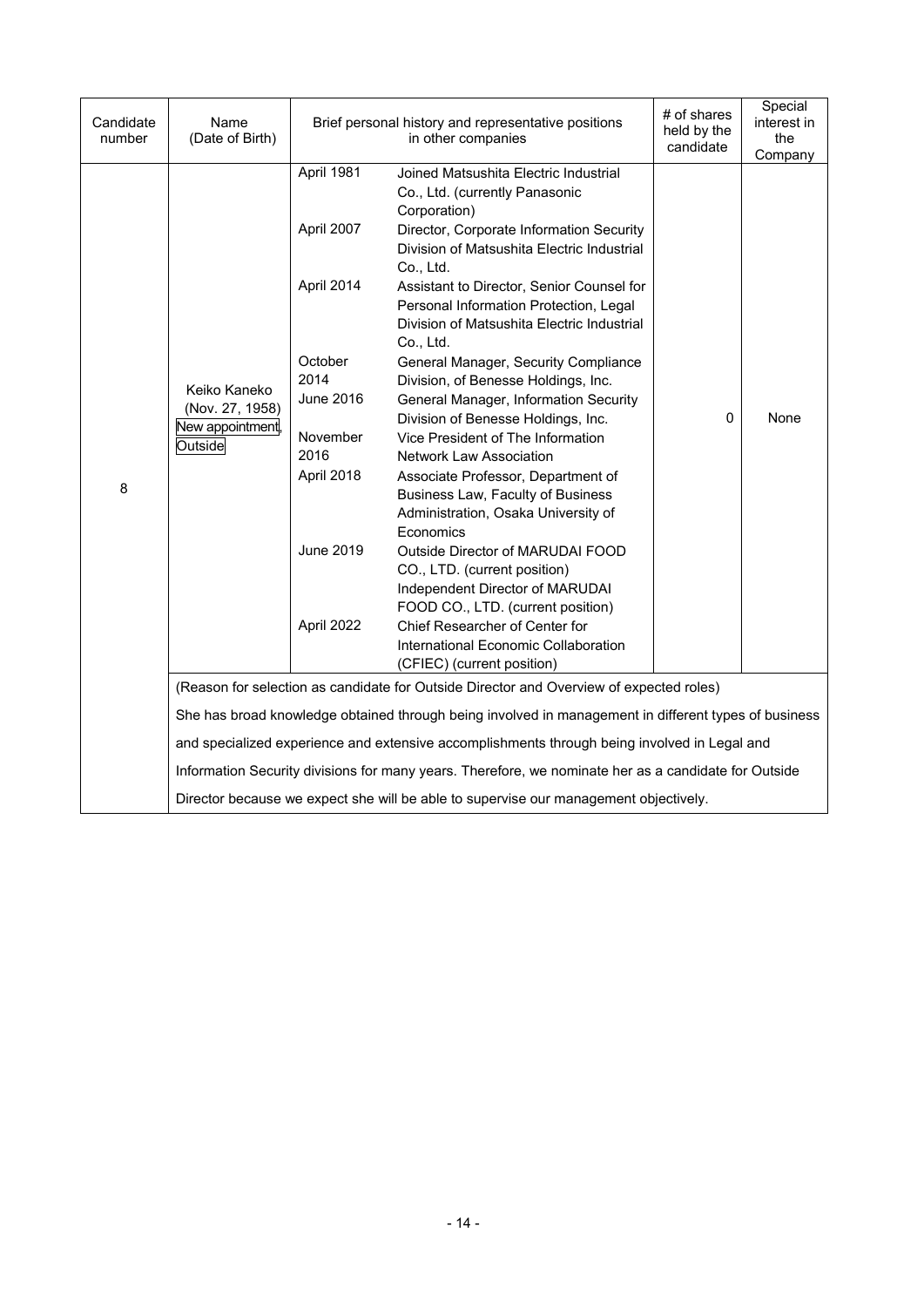- Notes: 1. Akira Michigami, Hiroyuki Terakawa, and Keiko Kaneko are candidates for Outside Directors.
	- 2. Seven (7) years will have passed at the end of this Annual General Meeting of Shareholders since Akira Michigami assumed the post of Outside Director of the Company.
	- 3. Akira Michigami was Outside Corporate Auditor of the Company from June 27, 2007 to June 25, 2015.
	- 4. We have reported Akira Michigami as Independent Executive of the Company in accordance with the regulation of Tokyo Stock Exchange, Inc.
	- 5. If Hiroyuki Terakawa and Keiko Kaneko are elected as Directors and assume office, they will become Independent Executives in accordance with the regulation of Tokyo Stock Exchange, Inc.
	- 6. The Company has entered into the limited liability contract prescribed in Article 427, Paragraph 1 of the Companies Act with Akira Michigami in accordance with the Articles of Incorporation of the Company. The limit of liability for damages pursuant to such limited liability contract is the minimum liability amount prescribed in Article 425, Paragraph 1 of the Companies Act.

In the event that the reappointment of Akira Michigami is approved, the Company plans to continue such limited liability contract with him.

- 7. If Hiroyuki Terakawa and Keiko Kaneko are elected as Directors and assume office, the Company will enter into the limited liability contracts prescribed in Article 427, Paragraph 1 of the Companies Act with Hiroyuki Terakawa and Keiko Kaneko in accordance with the Articles of Incorporation of the Company. The limit of liability for damages pursuant to such limited liability contracts is the minimum liability amount prescribed in Article 425, Paragraph 1 of the Companies Act.
- 8. The Company has entered into a directors and officers liability insurance policy prescribed in Article 430-3, Paragraph 1 of the Companies Act with an insurance company. The policy provides coverage for compensation for damages and litigation expenses that the insured would legally be responsible for paying as a result of claims made against them during the insurance period due to the execution of duties as a corporate officer. The candidates shall be included as the insured of the relevant insurance policy.
- 9. The Board of Directors consulted with the Company's Nominating Committee and carefully assessed each candidate's career background, competence, character, expertise, etc. in accordance with the Committee's counsel and recommendations before submitting this proposal.

The Committee was established in February 2020 as a voluntary advisory body under the Board of Directors, and is comprised of the Representative Director & President and two Outside Directors (an Outside Director serves as the chair).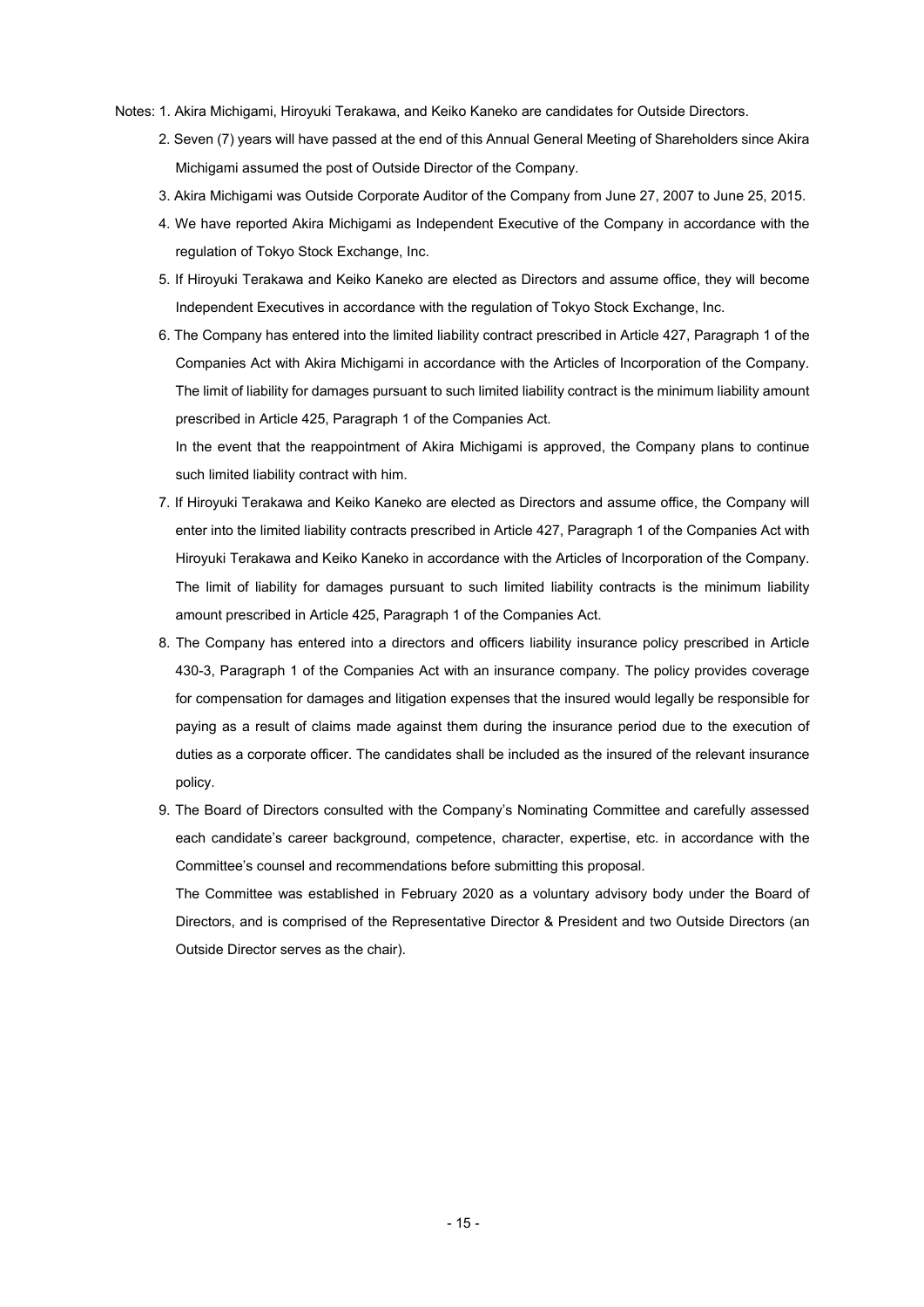## **Proposal 4** Election of One (1) Corporate Auditor

Corporate Auditor Harumi Sugimoto will resign at the close of this Annual General Meeting of Shareholders. Therefore, the Company proposes the election of one (1) Corporate Auditor as a substitute. The term of office of the Corporate Auditor to be elected shall be until the expiration of the term of office of the retiring Corporate Auditor pursuant to the provisions of Article 33 of the Articles of Incorporation of the Company.

This Proposal has been approved in advance by the Board of Corporate Auditors.

The candidate for Corporate Auditor is as follows:

| Name<br>(Date of Birth)                                      |            | Brief personal history and representative positions<br>in other companies | # of shares<br>held by the<br>candidate | Special<br>interest in<br>the<br>Company |  |  |
|--------------------------------------------------------------|------------|---------------------------------------------------------------------------|-----------------------------------------|------------------------------------------|--|--|
|                                                              | April 1981 | Joined the Company                                                        |                                         |                                          |  |  |
|                                                              | May 2000   | President and Representative Director of                                  |                                         |                                          |  |  |
|                                                              |            | Softec Co., Ltd.                                                          |                                         |                                          |  |  |
|                                                              | April 2006 | General Manager of Information System                                     |                                         |                                          |  |  |
|                                                              |            | Department of the Company                                                 |                                         |                                          |  |  |
|                                                              | April 2009 | General Manager of General Affairs and                                    |                                         |                                          |  |  |
|                                                              |            | Personnel Department of the Company                                       |                                         |                                          |  |  |
|                                                              | April 2013 | Executive Officer of the Company (current                                 |                                         |                                          |  |  |
|                                                              |            | position)                                                                 |                                         |                                          |  |  |
|                                                              |            | Deputy Executive General Manager of                                       |                                         |                                          |  |  |
|                                                              |            | Administration of the Company                                             |                                         |                                          |  |  |
| Akira Sakurai                                                | April 2015 | Related to CSR Office of the Company                                      |                                         |                                          |  |  |
| (Mar. 2, 1959)                                               | April 2017 | General Manager of Personnel                                              | 1,700                                   | None                                     |  |  |
| New appointment                                              |            | Department of the Company                                                 |                                         |                                          |  |  |
|                                                              | April 2019 | Director of NIPPON TREX Co., Ltd.;                                        |                                         |                                          |  |  |
|                                                              |            | Associate Senior Executive Director of                                    |                                         |                                          |  |  |
|                                                              |            | NIPPON TREX Co., Ltd.                                                     |                                         |                                          |  |  |
|                                                              |            | <b>Executive General Manager of</b>                                       |                                         |                                          |  |  |
|                                                              |            | Administration and General Manager of                                     |                                         |                                          |  |  |
|                                                              |            | Audit Office of NIPPON TREX Co., Ltd.                                     |                                         |                                          |  |  |
|                                                              | April 2022 | In Charge of Special Assignment of                                        |                                         |                                          |  |  |
|                                                              |            | Administration of the Company (current                                    |                                         |                                          |  |  |
|                                                              |            | position)                                                                 |                                         |                                          |  |  |
|                                                              |            | In Charge of Special Assignment of                                        |                                         |                                          |  |  |
|                                                              |            | Assistant to President of NIPPON TREX                                     |                                         |                                          |  |  |
|                                                              |            | Co., Ltd. (current position)                                              |                                         |                                          |  |  |
| (Bogsons for soloction as a candidate for Corporato Auditor) |            |                                                                           |                                         |                                          |  |  |

(Reasons for selection as a candidate for Corporate Auditor)

He has been in charge of the management of the Company, after serving in the General Affairs and Personnel divisions and being in charge of the management of subsidiaries for many years. We nominate him as a candidate for Corporate Auditor because he is expected to play a sufficient role in the effective audit of the Company's management based on his extensive experience and accomplishments above.

<sup>(</sup>Note) The Company has entered into a directors and officers liability insurance policy prescribed in Article 430-3, Paragraph 1 of the Companies Act with an insurance company. The policy provides coverage for compensation for damages and litigation expenses that the insured would legally be responsible for paying as a result of claims made against them during the insurance period due to the execution of duties as a corporate officer. The candidates shall be included as the insured of the relevant insurance policy.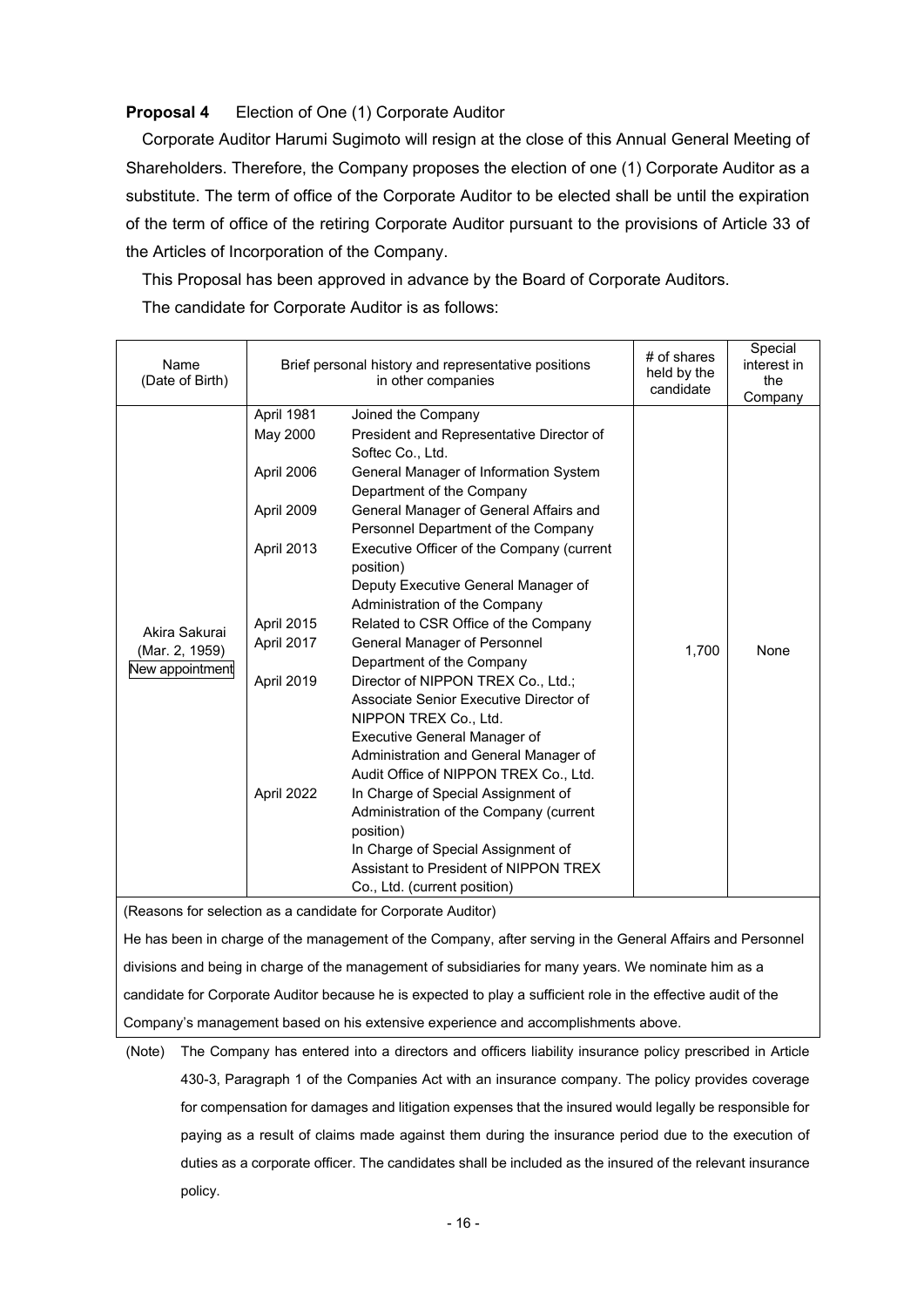## **<Proposals by Shareholders (Proposals 5 to 11)>**

The details of the proposals and the reasons for the proposals are stated in the original text.

**Proposal 5** Appropriation of retained earnings

- 1. Details of the proposal
	- (1) Type of dividend
		- Money
	- (2) Allocation of dividend and the total amount

The amount of dividend per common share shall be paid in an amount calculated by deducting from 339 yen, the amount of dividend per common share (hereinafter referred to as the "Company's Proposed Dividend Amount") based on a proposal related to the appropriation of retained earnings proposed by the Board of Directors of the Company that was approved at the 87th Annual General Meeting of Shareholders (hereinafter referred to as the "Company's Proposed Appropriation of Retained Earnings"), in addition to the Company's Proposed Dividend Amount.

If the amount obtained by rounding off the decimal places from the amount of net income per share for the 87th business period (hereinafter referred to as the "Actual EPS") differs from 339 yen, the initial 339 yen shall be replaced with the Actual EPS.

The total amount of dividends shall be the amount obtained by multiplying the number of shares subject to dividends as of the record date for the voting rights for the 87th Annual General Meeting of Shareholders of the Company.

(3) Effective date of surplus allotment

The day following the date of the 87th Annual General Meeting of Shareholders of the Company

In the event that the proposal for the Company's Proposed Appropriation of Retained Earnings is proposed at the 87th Annual General Meeting of Shareholders, this Proposal is additionally proposed as an independent and compatible proposal with the said proposal.

## 2. Reasons for the proposal

The proposal is intended to make all net income a dividend.

As of the end of March 2021, the Company's capital adequacy ratio was approximately 70%, which is a very high figure considering that ShinMaywa Industries, Ltd., a peer company in the Japanese SPV market with similar total assets, had a ratio of 41%. This is because the balance of interest-bearing debt of the Company was only 1.4 billion yen as of the end of March 2021, while that of ShinMaywa Industries, Ltd. was 54.9 billion yen.

Any further increase in the Company's equity capital would only reduce its ROE. Therefore, utilizing interest-bearing debt in business investment and returning net income to shareholders will lead to improvements in capital structure, increase shareholder value and, in turn, improve stock prices. Therefore, dividends from surplus should be significantly increased. In addition, I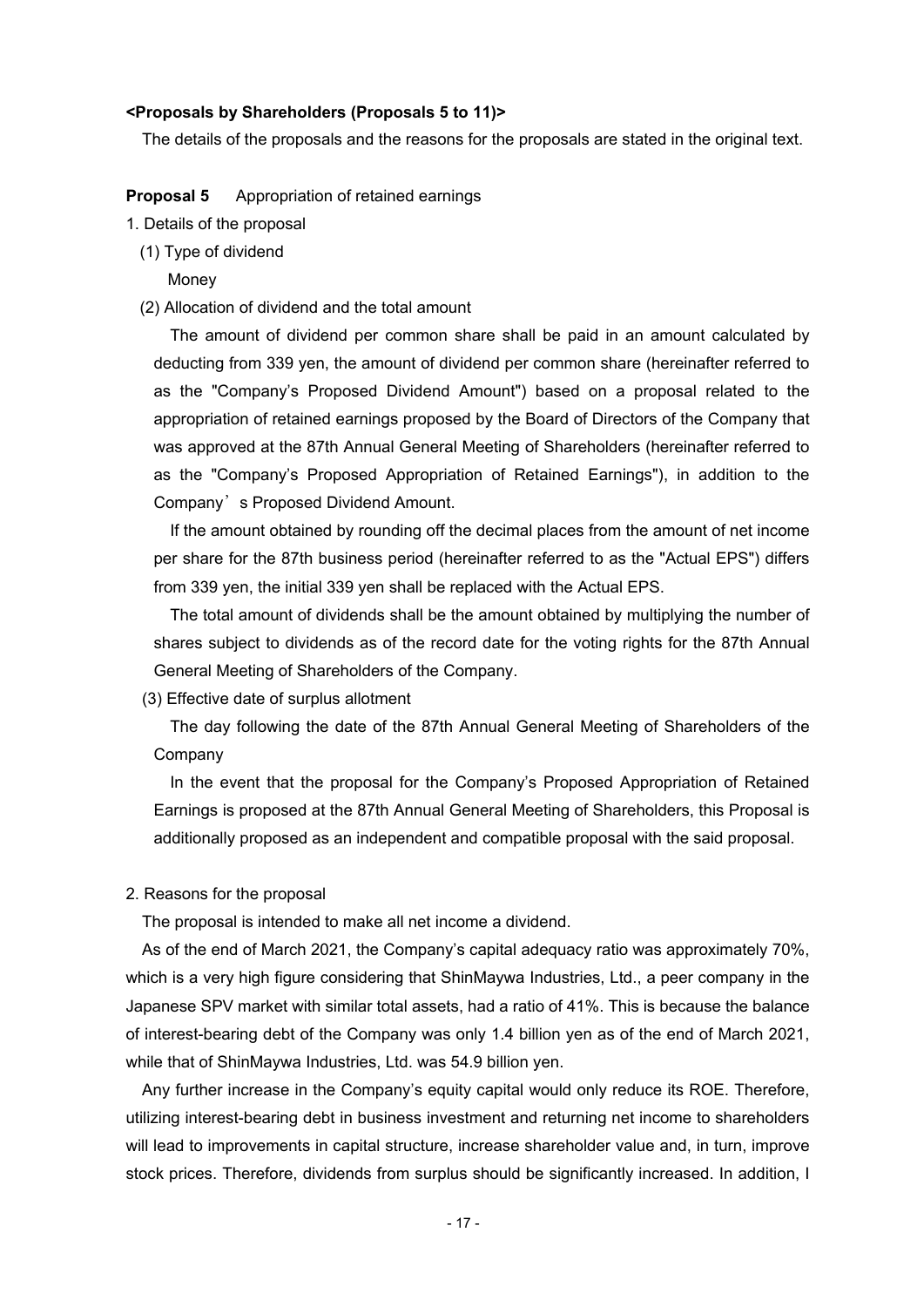would like the Company to clarify that the Company will not accumulate equity capital in the medium to long term by adopting a dividend payout ratio of 100% as the capital policy of the Company not only in the fiscal year ended March 31, 2022 but also in subsequent fiscal years.

It should be noted that the proposing shareholder had an interview with the management of the Company prior to this proposal, and the proposing shareholder explained in detail, using a simulation of financial conditions, that adopting a dividend payout ratio of 100% would not impede the making of investments pertaining to the business and would not cause the financial basis of the Company to deteriorate. The proposing shareholder strongly hopes that the Company's management will adopt appropriate capital policies to enhance shareholder value, rather than build up equity capital against unrealistic risks.

### 3. Opinion of the Board of Directors

#### **The Board of Directors of the Company objects to this Proposal.**

In "Appropriation of retained earnings" of Proposal 1 (Company Proposal) at this General General Meeting of Shareholders, the year-end dividend for the fiscal year ended March 31, 2022 was set at 32 yen per common share in order to meet the daily expectations of shareholders. Including the interim dividend, the annual dividend was 54 yen, an increase of 12 yen from the annual dividend for the fiscal year ended March 31, 2021.

The consolidated dividend payout ratio for the fiscal year ended March 31, 2022 was approximately 42%, excluding extraordinary income resulting from the sale of real estate for rent and others, which is a special factor for the fiscal year under review.

In addition, under the new medium-term management plan announced on May 12, 2022, the Company will further enhance shareholder returns by setting a target of a total payout ratio of 50% (formerly the dividend payout ratio's target was 30%) and a minimum of 54 yen per share per year (formerly no minimum).

The Board of Directors of the Company plans a shareholder return that is consistent with the level of other listed companies.

If this Proposal were to be adopted, the dividend payout ratio would be 100%, meaning that all profits for the period would be returned to shareholders.

We believe that this is an extreme proposal that could hinder investments that are indispensable for the sustainable growth of the Company and the enhancement of corporate value over the medium to long term.

In addition, in order for the Company to ensure stable business continuity in preparation for the current international political unrest such as the Russian and Ukrainian issue, economic turmoil mainly caused by rising natural resources and energy prices, natural disasters such as earthquakes, and emergencies such as infectious diseases like COVID-19, it is necessary not to return all of its profits to shareholders, to secure a certain level of internal reserves, and to establish a stable management base.

Accordingly, the Board of Directors of the Company objects to this Proposal.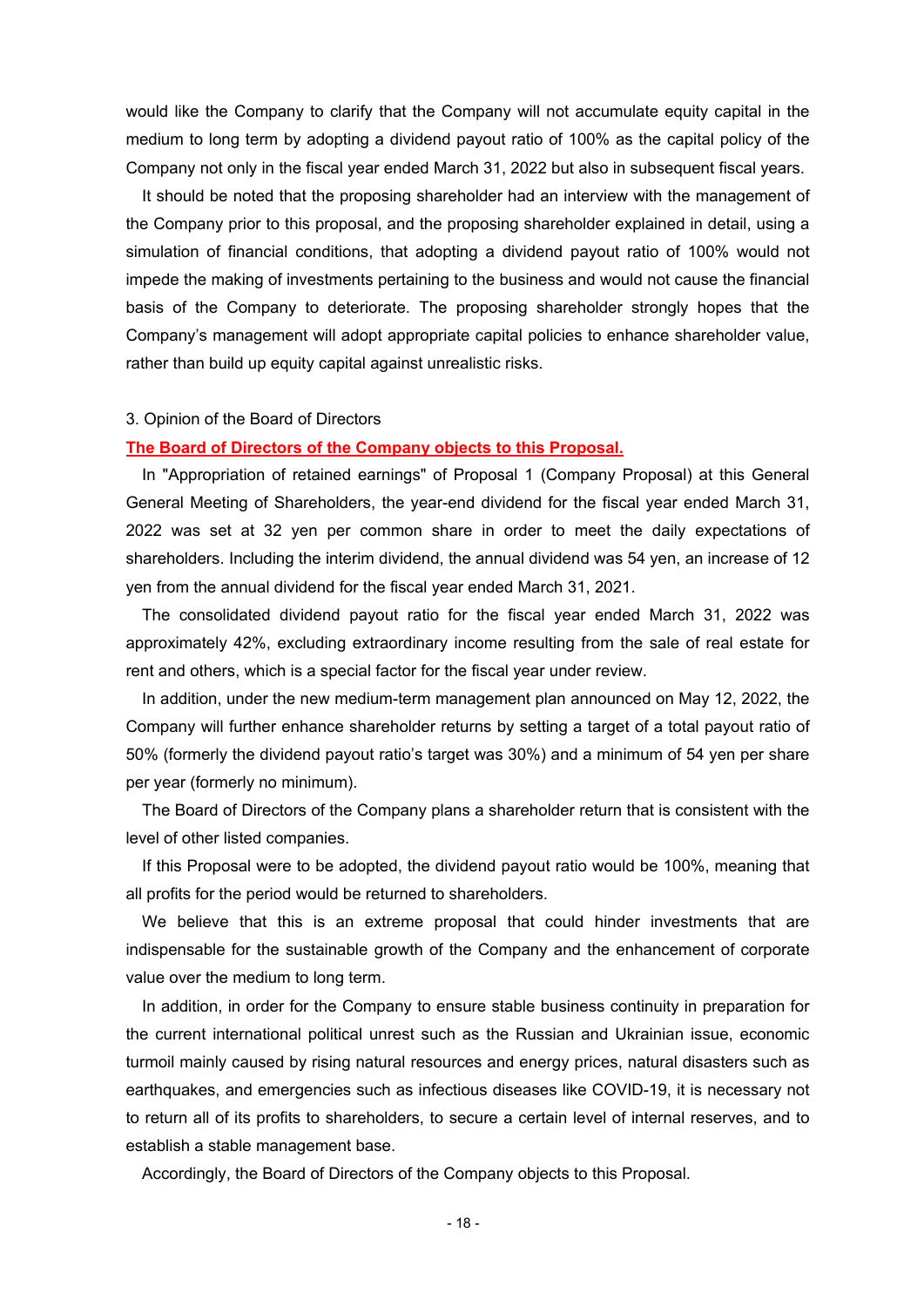# **Proposal 6** Amendment to the Articles of Incorporation regarding disclosure of cost of capital

1. Details of the proposal

The following new chapter and articles shall be added to the current Articles of Incorporation. Chapter 8 Disclosure of Cost of Capital

(Disclosure of Cost of Capital)

Article 46 The Company shall disclose in any report on its corporate governance filed by the Company with Tokyo Stock Exchange the weighted average cost of capital known to the Company within one (1) month prior to the date of filing of such report, together with the basis for the calculation of such cost.

#### 2. Reasons for the proposal

Principle 5-2 of the Corporate Governance Code (hereinafter referred to as "CGC") requires management to accurately grasp the company's cost of capital. It should be noted that the management of the Company is also required to accurately grasp the Company's cost of capital and to plan and verify business plans, capital policies, etc. However, the Company's stock price has been valued at less than its dissolution value for an extended period of time. This means that the Company's ROE is not above the level required by investors (cost of equity).

In addition, the Company announced in its investment plan disclosed on November 17, 2021 that it would implement capital expenditures of 30 billion yen in total over the next three years. However, there is no mention of the return on invested capital, and it is unclear whether the Company's management is managing the company based on an accurate understanding of the cost of capital.

The Company should disclose its weighted average cost of capital and engage in dialogue with investors, including shareholders, to develop business strategies and plans based on an accurate understanding of the cost of capital. As a result, I believe these measures can improve the low market valuation of shares of the Company.

#### 3. Opinion of the Board of Directors

#### **The Board of Directors of the Company objects to this Proposal.**

We do not believe that disclosure of the cost of capital is a matter that should be included in the Articles of Incorporation, which are the fundamental rules of the company. The Company's Articles of Incorporation do not include provisions for the disclosure of other management indicators, and we recognize that this is very common compared with the Articles of Incorporation of other listed companies.

The Board of Directors understands that the cost of capital is an indicator recommended in the Corporate Governance Code to be properly understood in order to improve corporate value.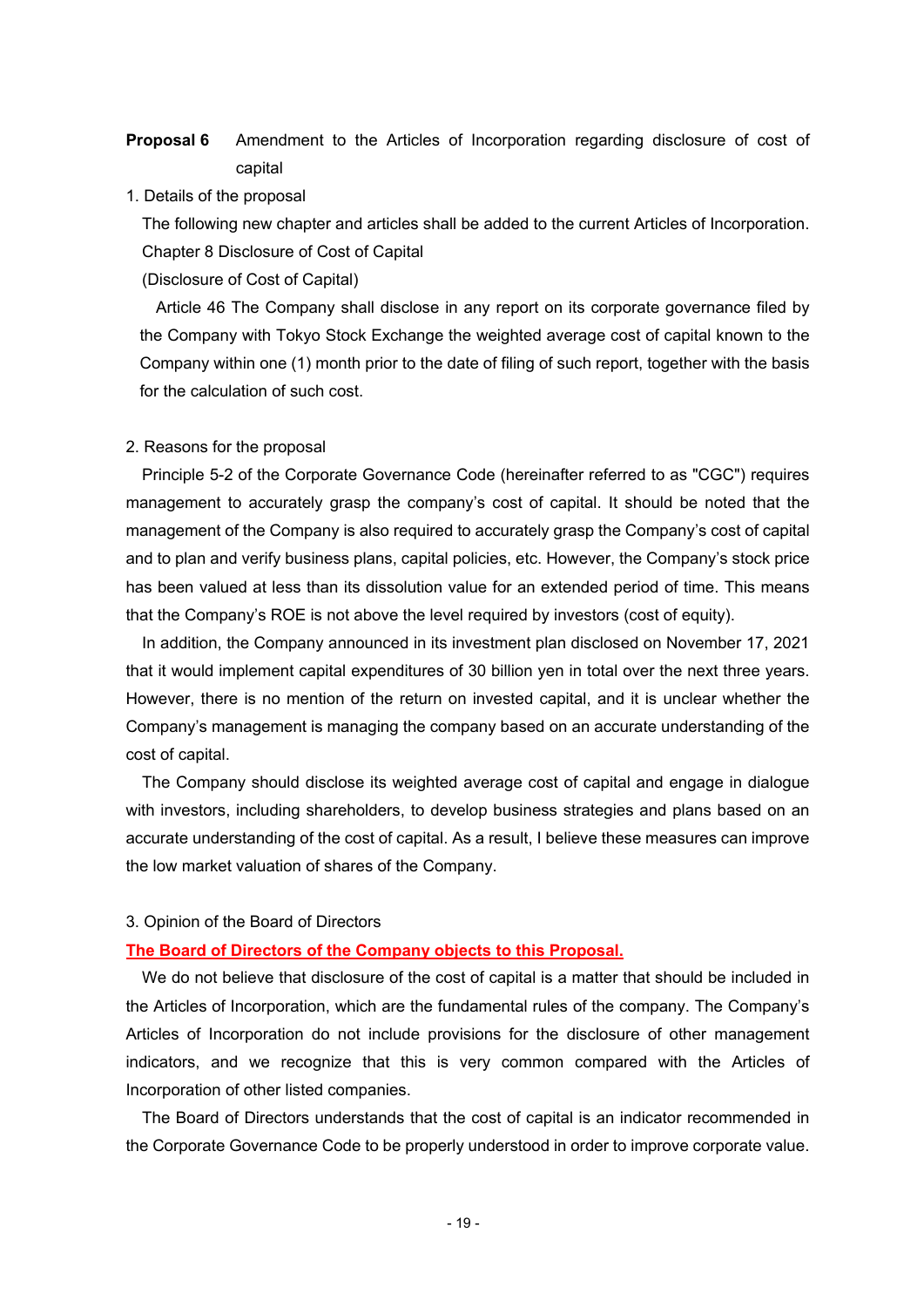The Company understands the cost of capital accurately mainly through repeated discussions with external experts and, based on dialogue with shareholders and investors, treats the cost of capital as one of the important indicators for establishing profit plans in the new medium-term management plan.

However, the cost of capital is characterized by large fluctuations in results depending on the method and entity of calculation, and uniform disclosure of figures may cause misunderstanding and confusion among shareholders and investors. Therefore, we would like to carefully refrain from disclosing figures at this time.

Accordingly, the Board of Directors of the Company objects to this Proposal.

**Proposal 7** Amendment to the Articles of Incorporation relating to the disposition of real estate for lease, etc.

1. Details of the proposal

The following new chapter and articles shall be added to the current Articles of Incorporation. Chapter 9 Disposition of Real Estate for Lease, Etc.

(Disposition of Real Estate for Lease, Etc.)

Article 47 In the event that an ordinary resolution is passed pursuant to Article 309, Paragraph 1 of the Companies Act to the effect that all or part of any real estate for lease, etc. held by the Company should be disposed of, the directors of the Company shall dispose of such assets in accordance with such ordinary resolution.

#### 2. Reasons for the proposal

The Company owns real estate for lease, etc. with a market value of approximately 19.9 billion yen as of the end of the fiscal year ended March 31, 2021, for its non-core real estate leasing business. The act of investing a large amount of capital in the real estate leasing business, which is not in the Company's core business, rather than in the SPV business and the environmental business, which are its core businesses and in which the management has deep knowledge, in order to simply obtain stable profits is negligence on the part of the management. At the same time, such act is a breach of trust against the shareholders who elect directors in expectation of the Company's knowledge and management ability in the core business.

In fact, at a meeting between the proposing shareholder and the Company's management after the Company announced on March 30, 2021 the transfer of the leased real estate and recording of an extraordinary profit of approximately 13 billion yen, Kazuhiko Harada, Director and Associate Senior Executive Officer, stated that "the Company did not expect such a gain from the sale." This suggests that the Company's management lacks strategy and knowledge regarding the real estate leasing business.

In addition, the book value and market value of real estate for lease, etc. stated in the Annual Securities Report were from 6.9 billion yen and 10 billion yen at the end of the fiscal year ended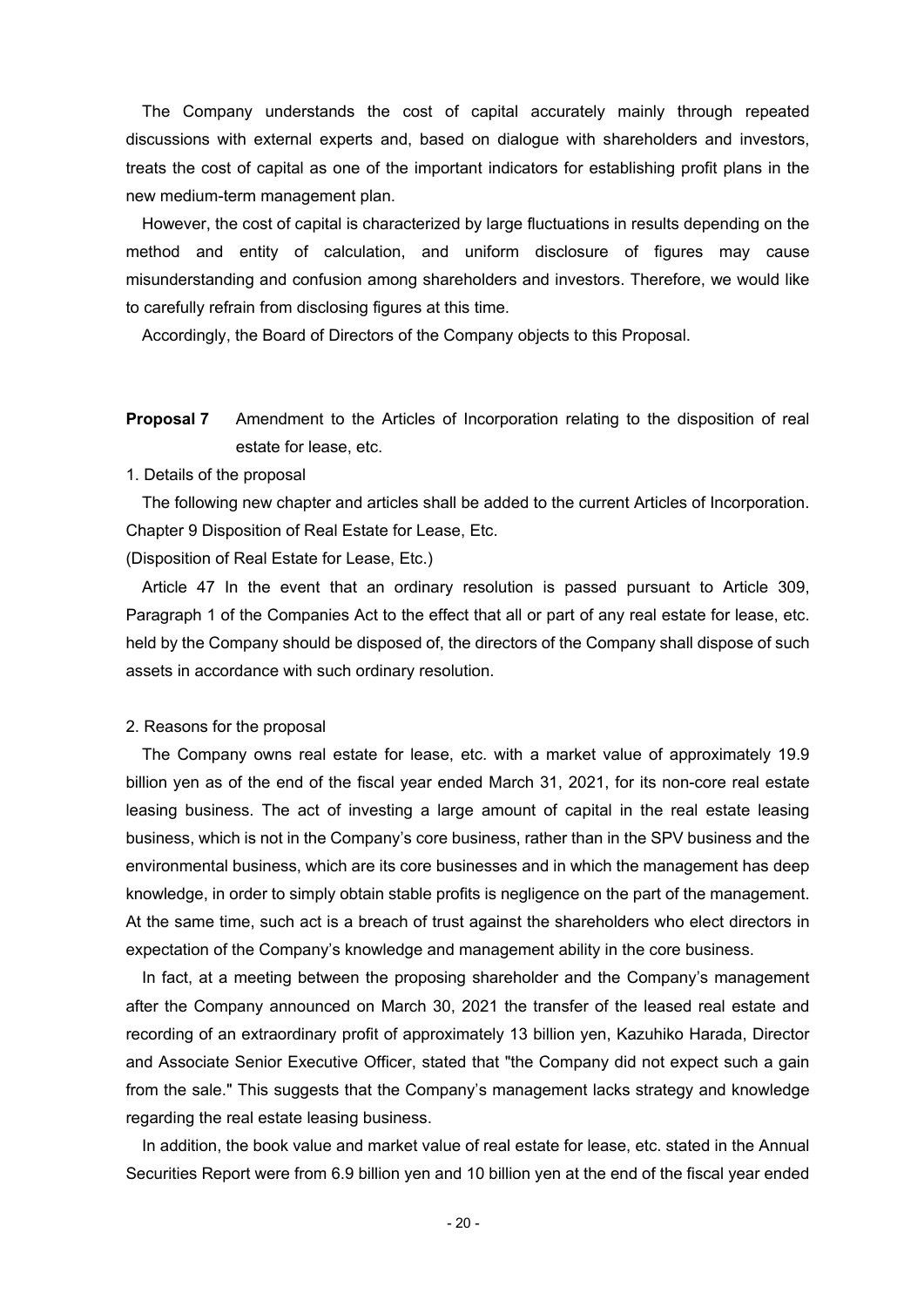March 31, 2020 to 7.1 billion yen and 19.9 billion yen at the end of the fiscal year ended March 31, 2021, respectively, resulting in a significant increase of market value. This means that the market value that the Company itself initially calculated was 10.0 billion yen, but as a result of the higher-than-expected gain from the sale of the real estate for lease, as mentioned above, the market value increased to 19.9 billion yen after re-calculating the market value to reflect the actual sale price. Considering that the book value only increased by 200 million yen in one year, the Company underestimated the value of its real estate for lease, etc. by approximately 9.7 billion yen.

In this way, the Company holds a huge amount of real estate for lease, etc., but the management cannot even accurately evaluate the value of such real estate. Therefore, it would be a great risk for the Company to make the disposal of real estate for lease, etc. the exclusive decision of the Board of Directors of the Company. Therefore, the General General Meeting of Shareholders should be granted the right to decide on the disposition of real estate for lease, etc. so that it can confirm the will of shareholders as to whether or not to engage in the real estate lease business of the Company. The Company's management should accurately understand the expectations of shareholders when managing the company in order to increase shareholder value.

#### 3. Opinion of the Board of Directors

## **The Board of Directors of the Company objects to this Proposal.**

We do not consider the disposition of real estate for lease, etc. to be a matter that should be included in the Articles of Incorporation, which are the fundamental rules of the company. The Company's Articles of Incorporation do not contain provisions planning to restrict the holding of, or dispose of, certain other specific assets, and we recognize that this is quite common compared with the Articles of Incorporation of other listed companies.

As announced in its medium-term plan, the Company changed the name of its business segment from Real Estate Leasing and Other Operations to Parking and Other Operations from this fiscal year.

This represents the Company's determination to move away from its dependence on real estate leasing revenues and concentrate its management resources on its core businesses of SPV, environmental, and parking.

In the past, while the Company was in a period of poor business performance, for the purpose of securing stable earnings, etc., it had previously leased some business real estate only when the conditions were better than the sale. But from now on, it is our basic policy to concentrate on our three core businesses.

Of the approximately 19 billion yen in market value of the leased real estate that you mentioned, 16 billion yen (or approximately 85%) had already been sold by the end of March 2022.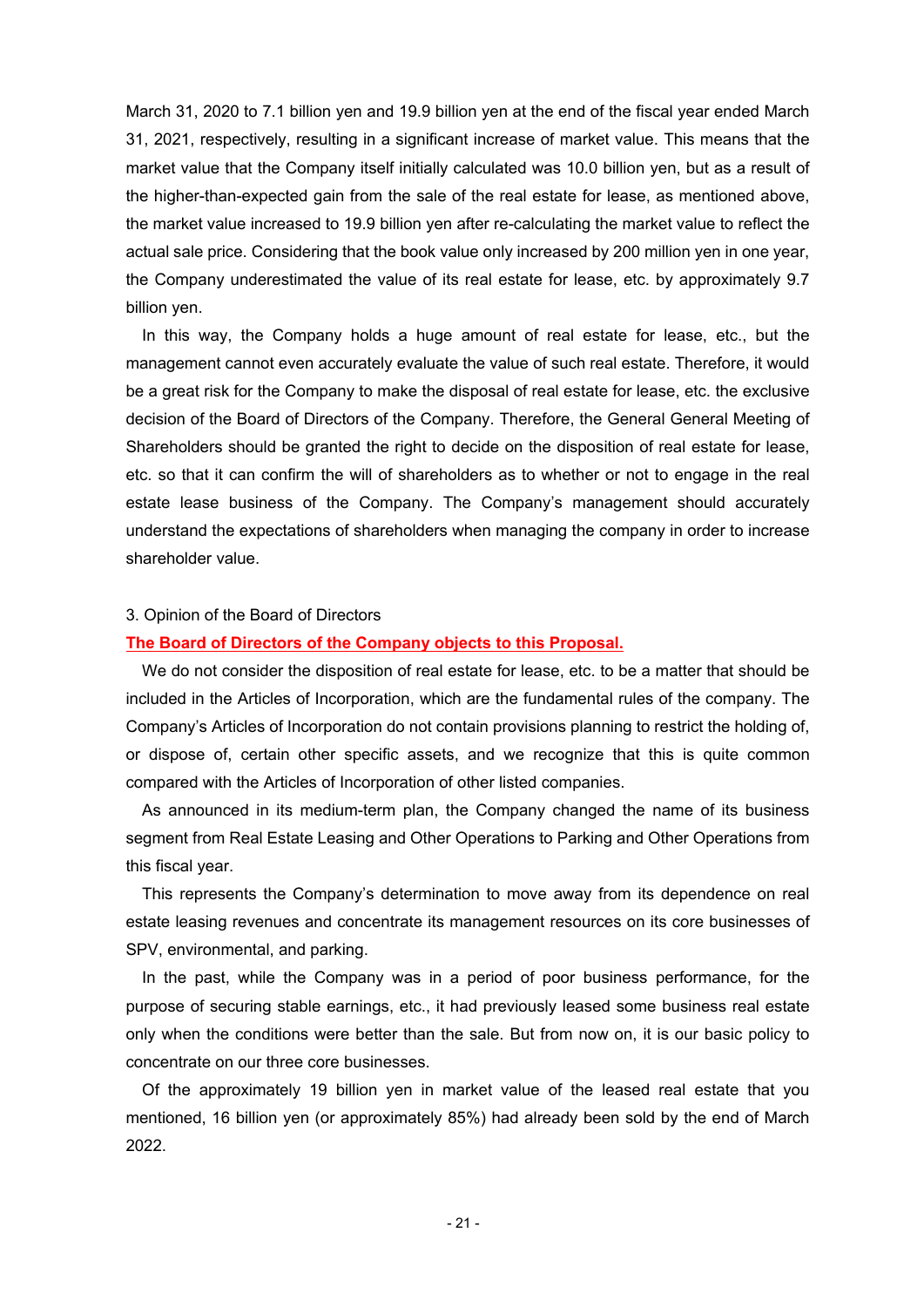As separately announced, we will actively use the funds obtained from these activities and management resources such as proceeds from the sale to strengthen the productivity and profitability of each of the aforementioned core businesses, to strengthen our R&D system as a future manufacturing company, and to utilize BCP, etc. for the safety of employees and business continuity.

We will continue to strive to secure profitability and enhance our corporate value by strengthening our core business and meet the expectations of our shareholders.

As mentioned above, the Board of Directors of the Company has been diligently working on the disposal of real estate for lease, etc. and has demonstrated its achievements. As a result, we hope that you will understand that there is already no need to amend the Articles of Incorporation.

Accordingly, the Board of Directors of the Company objects to this Proposal.

## **Proposal 8** Disposition of real estate for lease, etc.

#### 1. Details of the proposal

Subject to the approval and adoption of Proposal 4, the Company shall dispose of all land and buildings of real estate for lease, etc. held by the Company as of the end of March 2022 (hereinafter referred to as the "Assets") by the end of March 2023 at the latest.

#### 2. Reasons for the proposal

The assets that the proposing shareholder seeks to dispose of, namely real estate for lease, etc. (the Assets), are non-core assets that have no synergy with the Company's core business of the SPV business and environmental business. In addition, the market value of the Assets as of the end of the fiscal year ended March 31, 2021 was approximately 19.9 billion yen, and the profit concerning the real estate for lease for the same period was 764 million yen, and the estimated return on invested capital was only 2.7%. This holding of non-core assets with low capital efficiency is not an acceptable use of capital, and management should promptly sell the Assets and use the proceeds from the sale to increase shareholder value.

#### 3. Opinion of the Board of Directors

# **The Board of Directors of the Company objects to this Proposal.**

Please refer to page 51 as it is the same as the opinion of the Board of Directors on Proposal 7.

(Company Note) The above is a verbatim description of the content of the proposal and the reasons for the proposal in the shareholder proposal submitted by the proposing shareholder.

The term "Proposal 4" refers to Proposal 7.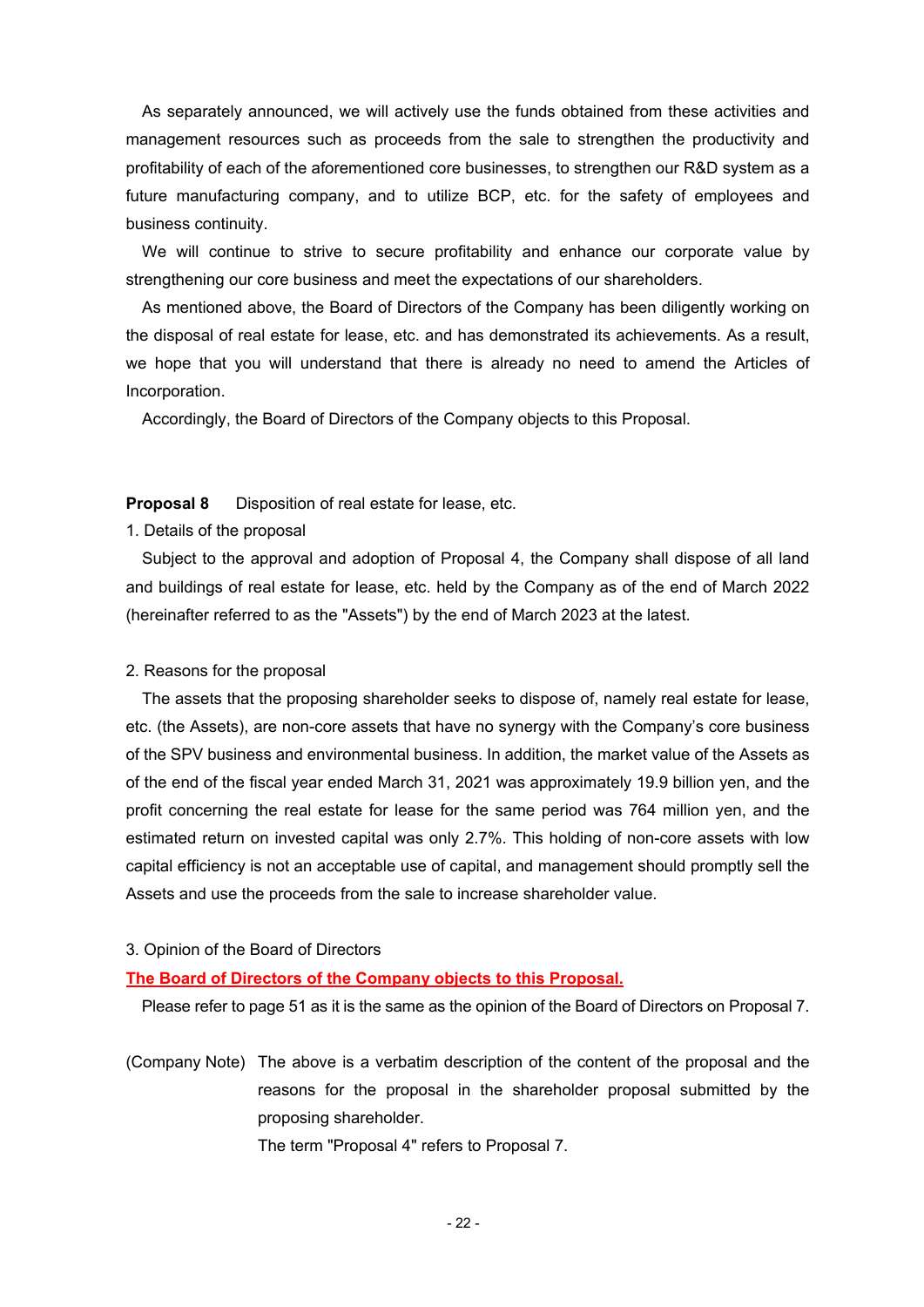# **Proposal 9** Amendment to the Articles of Incorporation regarding cancellation of treasury shares

1. Details of the proposal

The following new chapter and articles shall be added to the current Articles of Incorporation. Chapter 10 Cancellation of Treasury Shares

(Cancellation of Treasury Shares)

Article 48 The Company may cancel its treasury shares (including the determination of the classes of treasury shares to be canceled and the number of treasury shares for each class) by an ordinary resolution of a general General Meeting of Shareholders as set forth in Article 309, Paragraph 1 of the Companies Act.

## 2. Reasons for the proposal

As of the end of December 2021, the Company held approximately 2.86 million shares of treasury shares, which is equivalent to 6.7% of the total number of shares outstanding. While it is possible that the Company may envision using treasury shares as consideration for M&A transactions, etc., considering the Company's financial situation, it is believed that using interest-bearing debt rather than treasury shares would enhance shareholder value. In addition, although it may be assumed that treasury shares will be used as stock-based compensation, considering the Company's financial condition and stock price level, it would be more beneficial for shareholders to implement appropriate share buybacks and use the treasury shares purchased.

Furthermore, this situation, in which the Company continues to hold a large number of its treasury shares, means that for shareholders, the Company's shares could be diluted at any time.

In light of the above, the cancellation of treasury shares is considered to contribute to the improvement of the Company's shareholder value. Nevertheless, the Board of Directors of the Company has not made a decision on the cancellation of treasury shares, and I propose that the Articles of Incorporation be amended to allow the cancellation of treasury shares by a resolution of the General General Meeting of Shareholders.

## 3. Opinion of the Board of Directors

# **The Board of Directors of the Company objects to this Proposal.**

Treasury shares include a system under the Companies Act that allows the Board of Directors to freely and flexibly choose the use of treasury shares within certain limits, and we do not believe that this is a matter that should be included in the Articles of Incorporation, which are the fundamental rules of the company. We believe that this proposal will limit the company's range of options and flexibility and that there may be cases where this will not be in the interest of shareholders.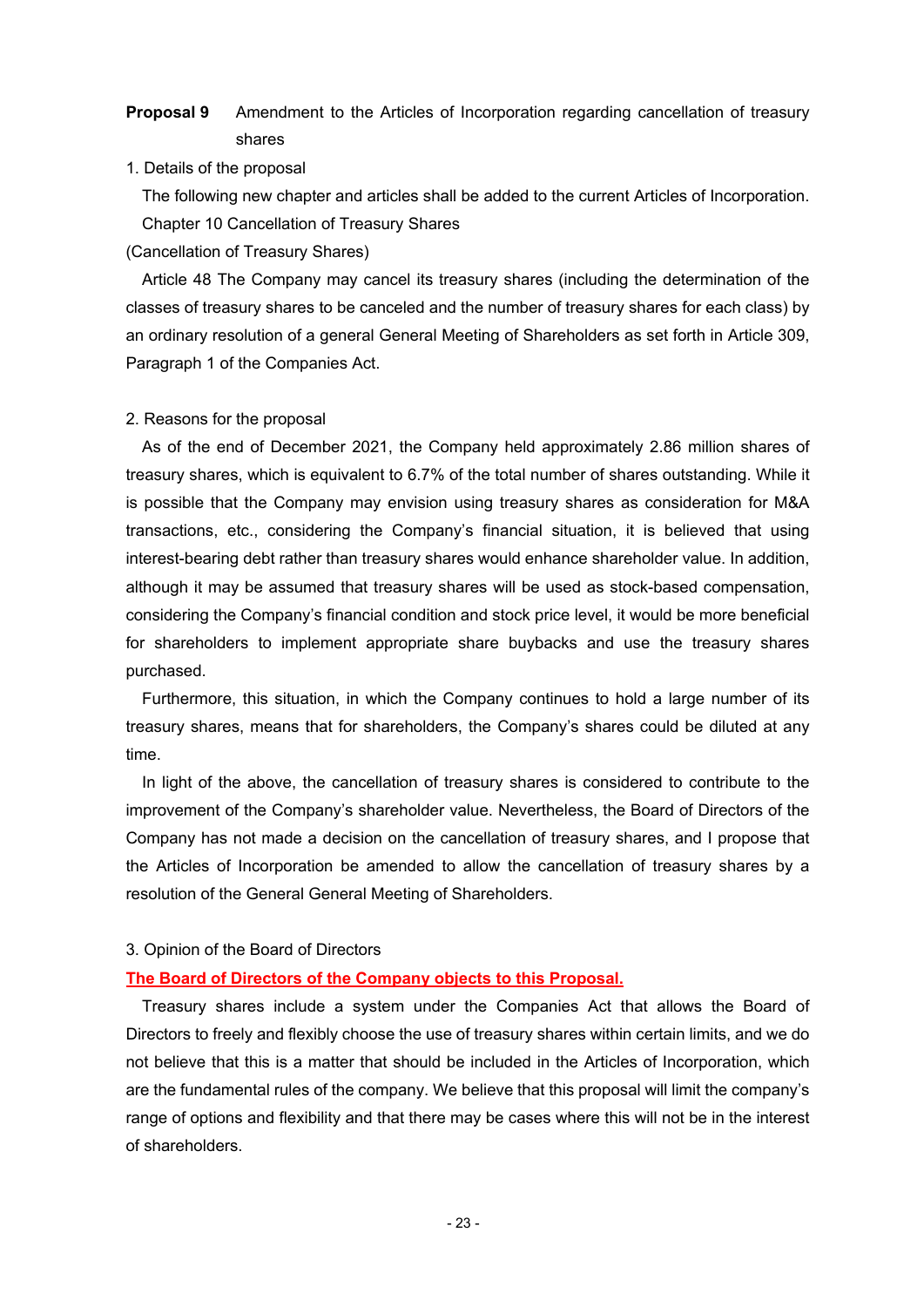The treasury shares held by the Company were actively disposed of in the fiscal year ended March 31, 2022 by appropriating them to the directors' stock compensation plan and the employee stock ownership plan.

The Company believes that the utilization of treasury shares in this manner is in line with the purpose of the Corporate Governance Code and will benefit shareholders.

If the Board of Directors determines that the cancellation of treasury shares will contribute to the interests of shareholders in light of future circumstances, the Company will flexibly consider implementing the option.

Based on the above, the Company believes that it is not necessary to amend the Articles of Incorporation to cancel treasury shares or to pass a resolution at the General General Meeting of Shareholders to cancel treasury shares.

Accordingly, the Board of Directors of the Company objects to this Proposal.

### **Proposal 10** Cancellation of treasury shares

1. Details of the proposal

Subject to the approval and adoption of Proposal 6, the Company will cancel all treasury shares held by the Company.

## 2. Reasons for the proposal

As the reason for Proposal 6, since the cancellation of treasury shares contributes to the enhancement of shareholder value of the Company, this proposal is to cancel all of the treasury shares held by the Company if the amendment to the Articles of Incorporation relating to Proposal 6 is adopted.

## 3. Opinion of the Board of Directors

## **The Board of Directors of the Company objects to this Proposal.**

Please refer to pages 53 to 54 as it is the same as the opinion of the Board of Directors on Proposal 9.

(Company Note) The above is a verbatim description of the content of the proposal and the reasons for the proposal in the shareholder proposal submitted by the proposing shareholder.

The term "Proposal 6" refers to Proposal 9.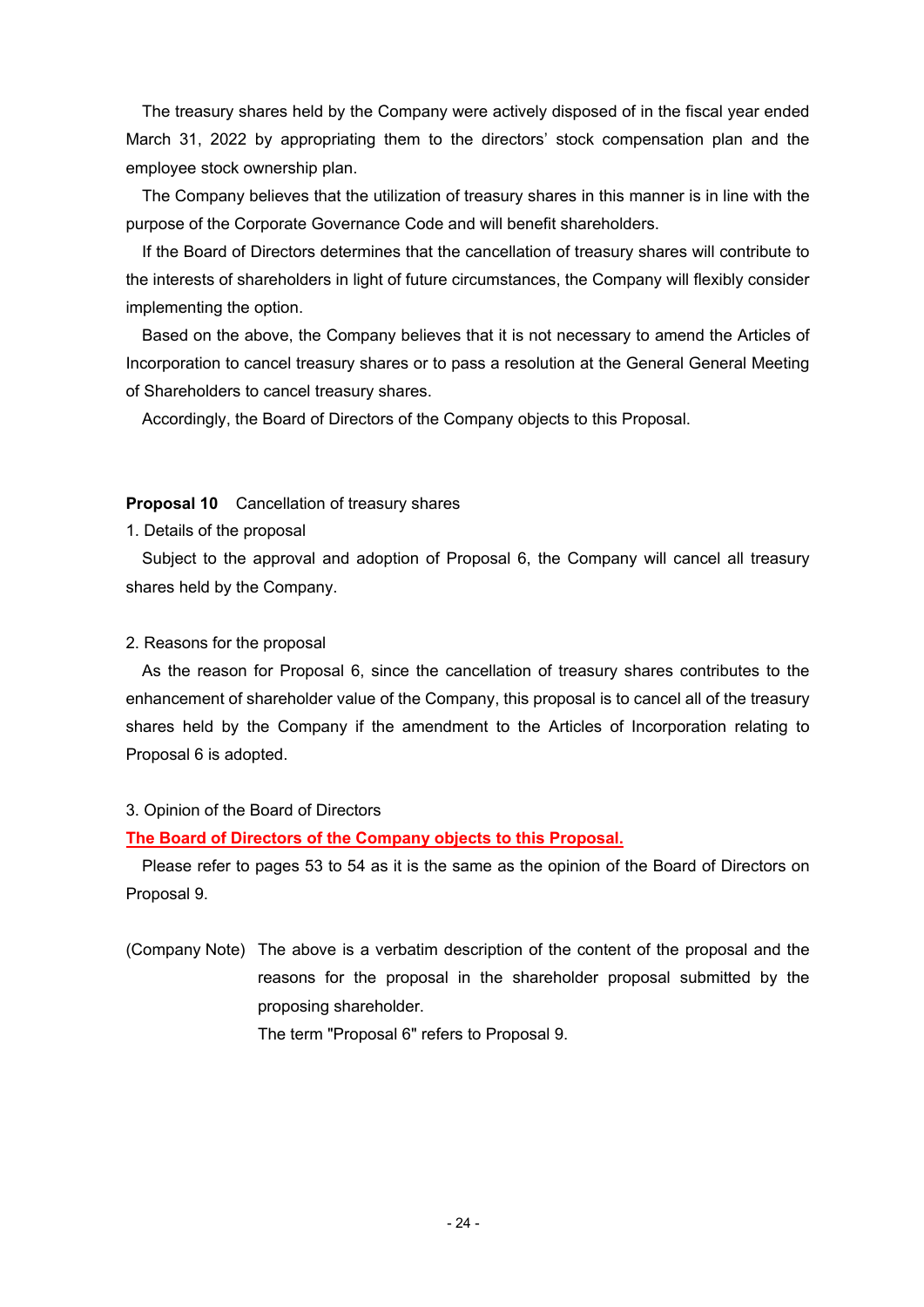**Proposal 11** Amendment to the Articles of Incorporation regarding to cross-shareholdings

1. Details of the proposal

The following new chapter and articles shall be added to the current Articles of Incorporation. Chapter 11 Cross-Shareholdings

(Verification of Purpose of Cross-Shareholdings and Disclosure of Results)

# Article 49

- (1) At least once a year, the Company shall inform the issuer of cross-shareholdings that it holds of its desire to sell such shares in order to verify whether the Company is actually fulfilling its purpose of holding cross-shareholdings held by the Company, "to increase earnings by strengthening business relationships" through the holding of cross-shareholdings.
- (2) The Company shall disclose the details of the responses it received from the issuer in response to the approach to the issuer to sell the shares under the preceding paragraph in a report on corporate governance for each issuer to be submitted by the Company to Tokyo Stock Exchange.

## 2. Reasons for the proposal

The Company has approximately 12.1 billion yen of cross-shareholdings as of the end of the fiscal year ended March 31, 2021. The proposing shareholder believes that the Company should not have any cross-shareholdings and that there is no causal relationship between the cross-shareholdings and the business relationship.

In fact, almost all of the issuers of cross-shareholdings held by the Company comply with CGC Supplementary Principle 1-4-1, and in response to inquiries from the proposing shareholder to the issuers, I received responses from several companies including Sumitomo Realty & Development Co., Ltd. denying the relationship between shareholdings and transactions.

Therefore, I believe that the purpose of the holding of cross-shareholdings disclosed by the Company in its Annual Securities Report for the fiscal year ended March 31, 2021, "to increase earnings by strengthening business relationships," is incorrect.

In light of the above responses from the issuers as well, this shareholder proposal requires a re-examination of whether the purpose of the holding of cross-shareholdings disclosed by the Company is actually fulfilled. And the policy should be to reduce the number of shares held in accordance with CGC for cross-shareholdings that do not fulfill the purpose of holding since the rationale for holding these shares cannot be recognized.

3. Opinion of the Board of Directors

**The Board of Directors of the Company objects to this Proposal.**